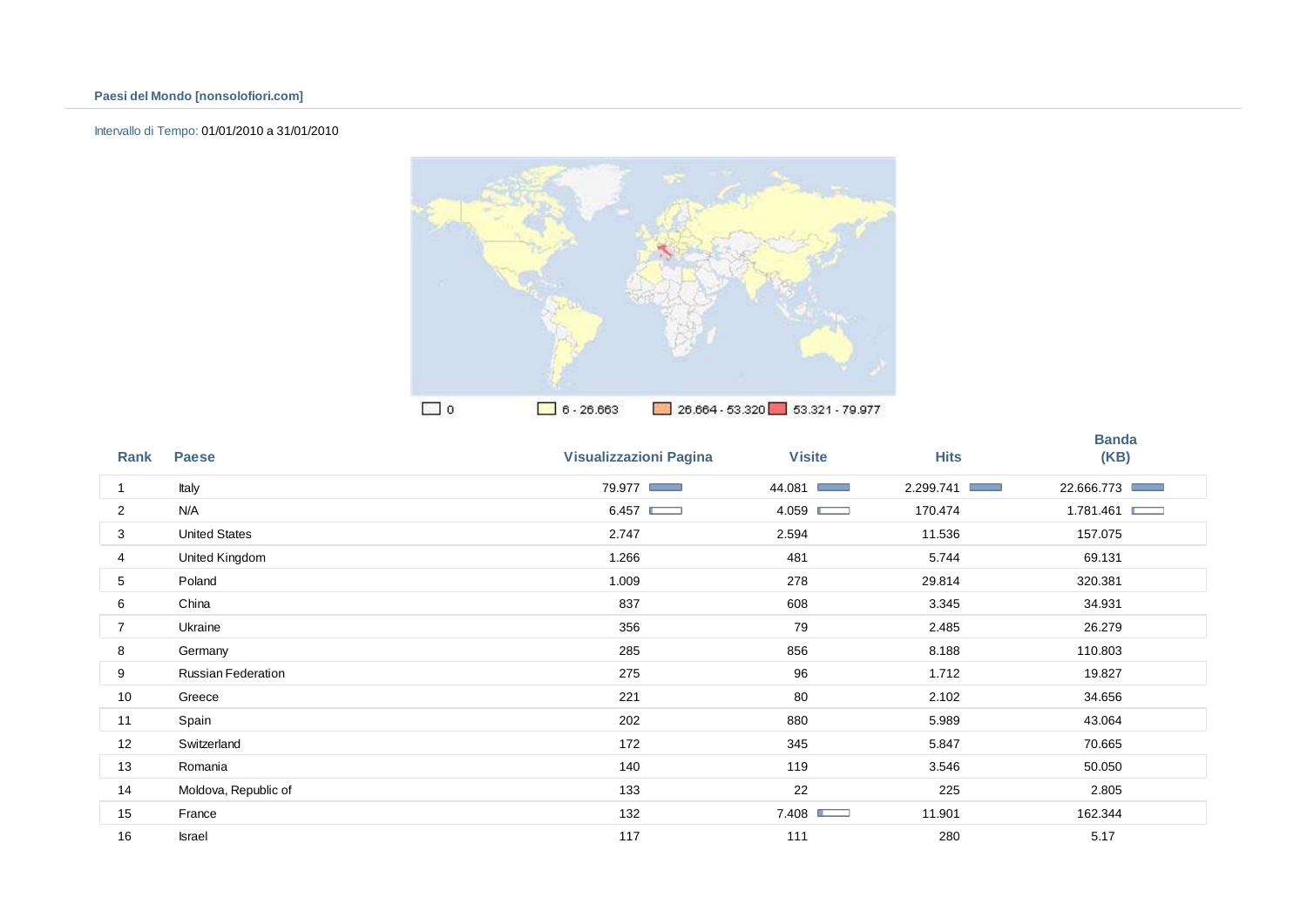| 17 | Costa Rica                                 | 71               | 14               | $74\,$         | 1.233  |
|----|--------------------------------------------|------------------|------------------|----------------|--------|
| 18 | Canada                                     | 63               | 937              | 3.298          | 29.408 |
| 19 | Slovenia                                   | 62               | 44               | 2.535          | 36.684 |
| 20 | <b>Bulgaria</b>                            | 53               | 21               | 1.743          | 17.882 |
| 21 | Netherlands                                | 53               | 1.103            | 1.449          | 17.114 |
| 22 | Hungary                                    | 48               | 217              | 1.404          | 18.117 |
| 23 | Korea, Republic of                         | 48               | $\overline{7}$   | 49             | 862    |
| 24 | Croatia                                    | 47               | 16               | 2.161          | 23.360 |
| 25 | Czech Republic                             | $47\,$           | $90\,$           | 1.098          | 11.888 |
| 26 | Satellite Provider                         | 39               | $\boldsymbol{9}$ | 1.291          | 14.693 |
| 27 | Ireland                                    | 35               | 22               | 572            | 5.389  |
| 28 | Mexico                                     | 34               | 104              | 1.407          | 17.727 |
| 29 | <b>Belarus</b>                             | 33               | $\boldsymbol{9}$ | 33             | 437    |
| 30 | Argentina                                  | 32               | 165              | 1.483          | 16.140 |
| 31 | San Marino                                 | 32               | 11               | 1.198          | 13.158 |
| 32 | India                                      | 29               | 52               | 72             | 1.152  |
| 33 | Egypt                                      | 28               | 8                | 1.212          | 11.573 |
| 34 | Slovakia                                   | 26               | 29               | 819            | 15.267 |
| 35 | Luxembourg                                 | 24               | 27               | 458            | 3.674  |
| 36 | Australia                                  | 21               | 261              | 1.159          | 13.074 |
| 37 | Denmark                                    | $20\,$           | 61               | 814            | 8.997  |
| 38 | Brazil                                     | 20               | 395              | 1.167          | 12.466 |
| 39 | Taiwan                                     | 18               | 16               | 26             | 393    |
| 40 | Norway                                     | $17$             | $30\,$           | 238            | 3.089  |
| 41 | Sri Lanka                                  | 15               | 10               | 682            | 7.527  |
| 42 | Reunion                                    | 14               | 18               | 192            | 2.301  |
| 43 | Belgium                                    | 13               | 922              | 1.501          | 21.294 |
| 44 | Venezuela                                  | 12               | 54               | 73             | 1.181  |
| 45 | Macedonia, the Former Yugoslav Republic of | $10$             | $\overline{7}$   | 479            | 5.081  |
| 46 | Albania                                    | $10\,$           | 17               | 394            | 7.711  |
| 47 | Lithuania                                  | 9                | 22               | 438            | 7.282  |
| 48 | Algeria                                    | $\boldsymbol{9}$ | 47               | 284            | 3.094  |
| 49 | Sweden                                     | $\bf 8$          | 142              | 300            | 3.973  |
| 50 | Japan                                      | 6                | 133              | $\overline{2}$ |        |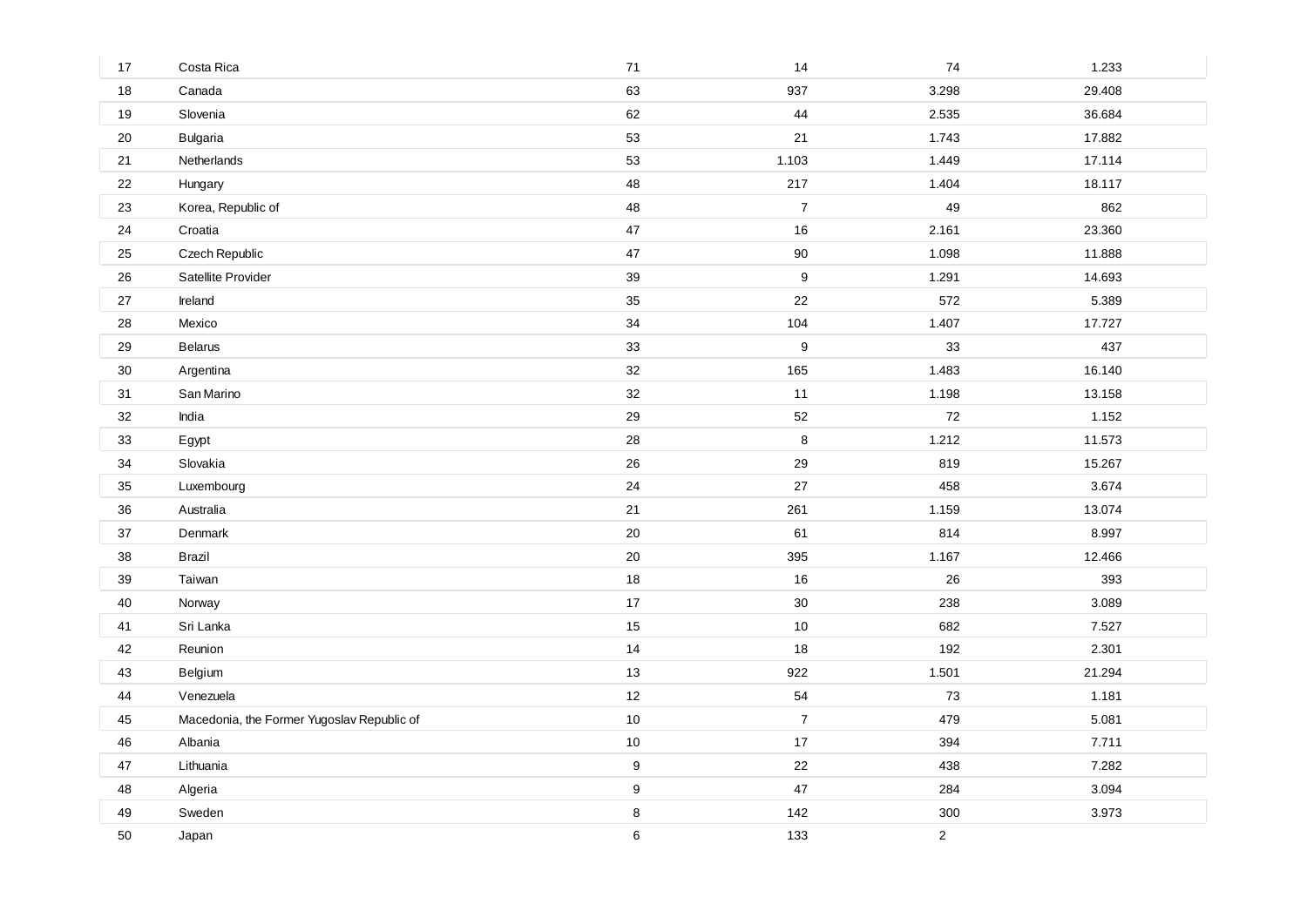| Altri Elementi (45) |        | 962    | 2.446     | 34.200     |  |
|---------------------|--------|--------|-----------|------------|--|
| Totale(i)           | 95.393 | 68.079 | 2.595.707 | 25.946.275 |  |
| Media(e)            | 1.004  | 716    | 27.323    | 273.119    |  |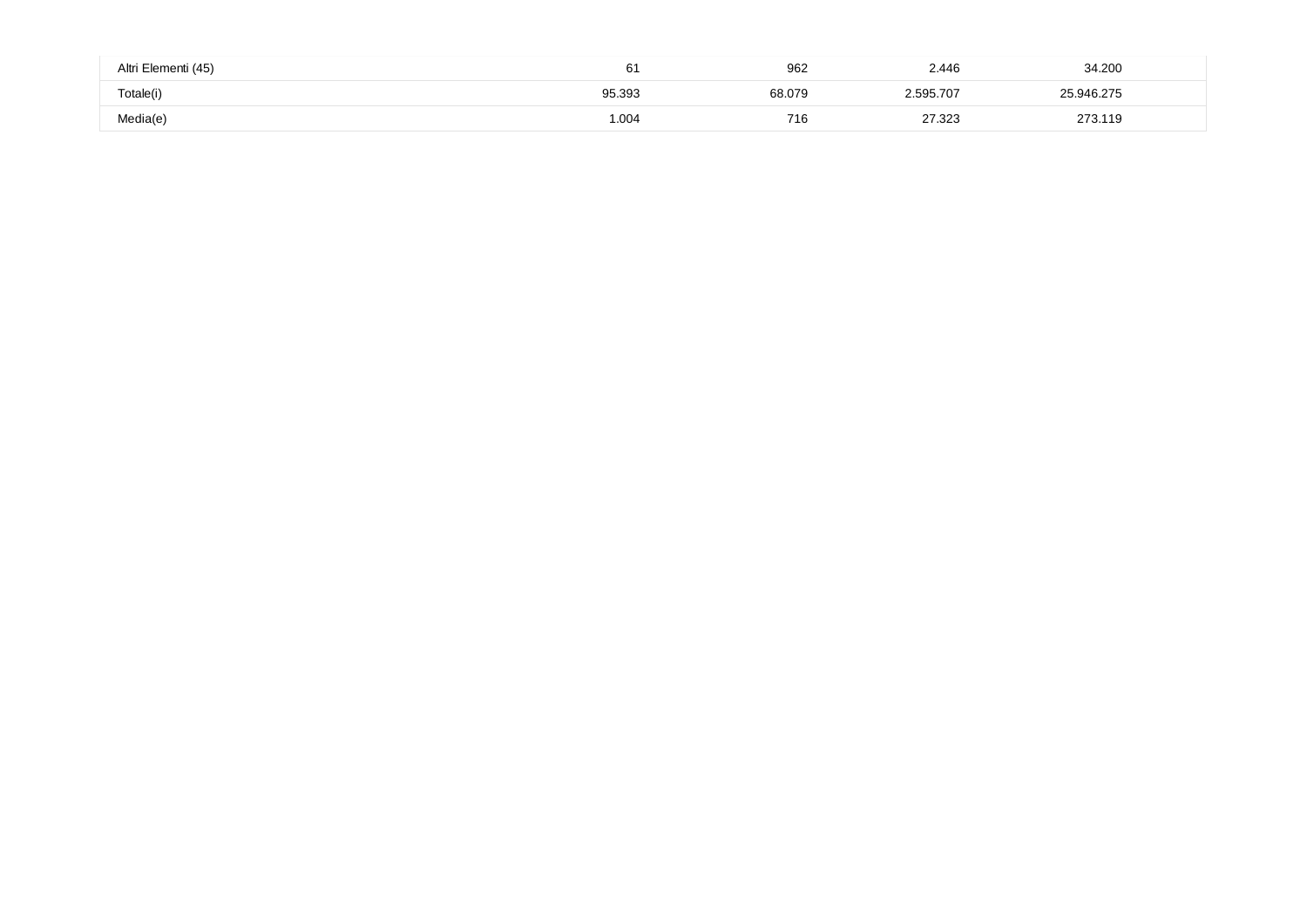# Intervallo di Tempo: 01/02/2010 a 28/02/2010



| Rank | <b>Paese</b>              | <b>Visualizzazioni Pagina</b> | <b>Visite</b>               | <b>Hits</b>                  | <b>Banda</b><br>(KB) |
|------|---------------------------|-------------------------------|-----------------------------|------------------------------|----------------------|
| 1    | Italy                     | 84.468                        | 41.422 □<br><b>Contract</b> | 2.593.006<br><b>Contract</b> | 25.117.464           |
| 2    | N/A                       | 7.083                         | 4.770                       | 222.910                      | 2.077.720            |
| 3    | <b>United States</b>      | 3.976                         | 2.592                       | 12.725                       | 175.210              |
| 4    | Germany                   | 1.402                         | 714                         | 15.780                       | 164.705              |
| 5    | United Kingdom            | 797                           | 349                         | 6.904                        | 80.211               |
| 6    | China                     | 753                           | 571                         | 1.331                        | 17.009               |
| 7    | Poland                    | 517                           | 327                         | 16.287                       | 160.589              |
| 8    | France                    | 357                           | 6.393                       | 15.120                       | 197.511              |
| 9    | Switzerland               | 318                           | 489                         | 12.959                       | 139.297              |
| 10   | <b>Russian Federation</b> | 274                           | 148                         | 4.065                        | 38.608               |
| 11   | Mexico                    | 191                           | 266                         | 7.287                        | 83.317               |
| 12   | Spain                     | 147                           | 1.267                       | 8.095                        | 71.340               |
| 13   | Latvia                    | 135                           | 16                          | 8.086                        | 89.576               |
| 14   | Israel                    | 135                           | 175                         | 312                          | 5.664                |
| 15   | Ukraine                   | 132                           | 77                          | 841                          | 12.240               |
| 16   | Croatia                   | 116                           | 43                          | 4.020                        | 49.28                |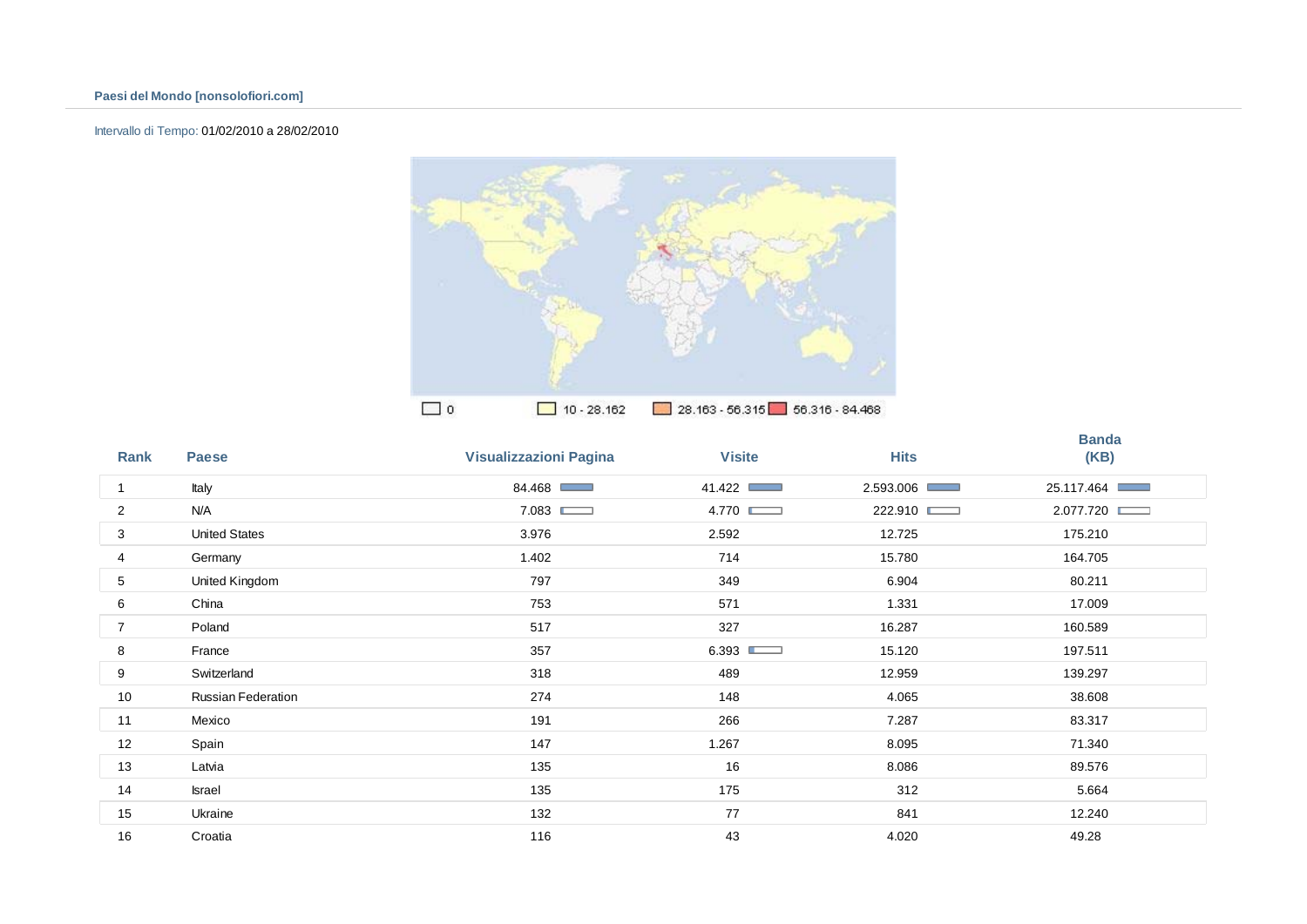| 17     | India                     | 101    | 111   | 217   | 3.243  |
|--------|---------------------------|--------|-------|-------|--------|
| 18     | Romania                   | 97     | 139   | 2.195 | 22.177 |
| $19$   | San Marino                | 87     | 45    | 3.254 | 34.129 |
| 20     | Taiwan                    | 84     | 26    | 94    | 1.615  |
| 21     | Brazil                    | 74     | 2.246 | 5.577 | 35.613 |
| 22     | Japan                     | 68     | 125   | 3.161 | 27.531 |
| 23     | Sweden                    | 64     | 151   | 2.278 | 26.004 |
| 24     | Netherlands               | 62     | 467   | 1.778 | 20.234 |
| 25     | Hong Kong                 | 59     | 47    | 59    | 1.054  |
| 26     | Canada                    | 58     | 840   | 1.636 | 23.898 |
| 27     | Hungary                   | 48     | 190   | 1.831 | 21.948 |
| 28     | Turkey                    | 47     | 184   | 643   | 6.538  |
| 29     | Iran, Islamic Republic of | 40     | 26    | 886   | 9.085  |
| $30\,$ | Slovenia                  | 39     | 29    | 2.030 | 19.593 |
| 31     | Moldova, Republic of      | 36     | 8     | 1.460 | 8.771  |
| 32     | El Salvador               | 35     | 16    | 761   | 7.217  |
| 33     | Belgium                   | 33     | 616   | 1.368 | 17.889 |
| 34     | Chile                     | 30     | 57    | 1.158 | 11.929 |
| 35     | Czech Republic            | $30\,$ | 68    | 1.073 | 10.381 |
| 36     | Egypt                     | 29     | 35    | 85    | 1.020  |
| 37     | Greece                    | 28     | 42    | 1.280 | 13.325 |
| 38     | Australia                 | 24     | 188   | 846   | 7.609  |
| 39     | Reunion                   | 22     | 16    | 198   | 988    |
| $40\,$ | New Zealand               | 21     | 5     | 508   | 3.770  |
| 41     | Costa Rica                | 20     | 25    | 291   | 2.842  |
| 42     | Philippines               | 20     | 18    | 34    | 574    |
| 43     | Denmark                   | 19     | 63    | 131   | 1.590  |
| 44     | Argentina                 | 19     | 236   | 1.260 | 13.108 |
| 45     | Korea, Republic of        | 15     | $\,6$ | 15    | 321    |
| 46     | Venezuela                 | 15     | 101   | 792   | 11.466 |
| 47     | <b>Bulgaria</b>           | 13     | 41    | 102   | 1.063  |
| 48     | Norway                    | 12     | 16    | 691   | 8.443  |
| 49     | Ireland                   | $10$   | $10$  | 12    | 35     |
| 50     | Satellite Provider        | 9      | 5     | 276   | 3.     |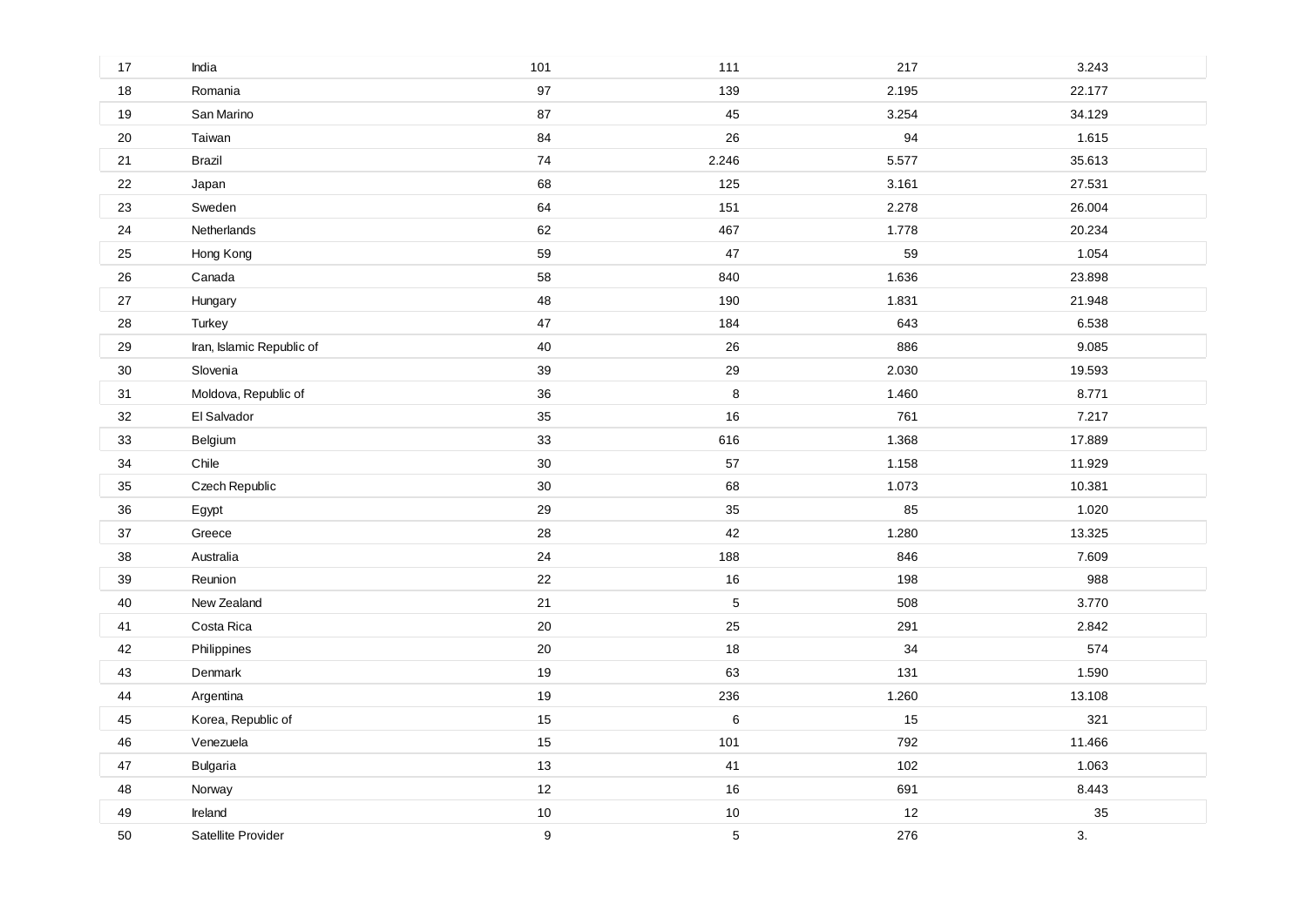| Altri Elementi (62) | 60      | .290   | 3.835     | 42.260     |  |
|---------------------|---------|--------|-----------|------------|--|
| Totale(i)           | '02.229 | 67.107 | 2.971.543 | 28.900.009 |  |
| Media(e)            | 912     | 599    | 26.531    | 258.036    |  |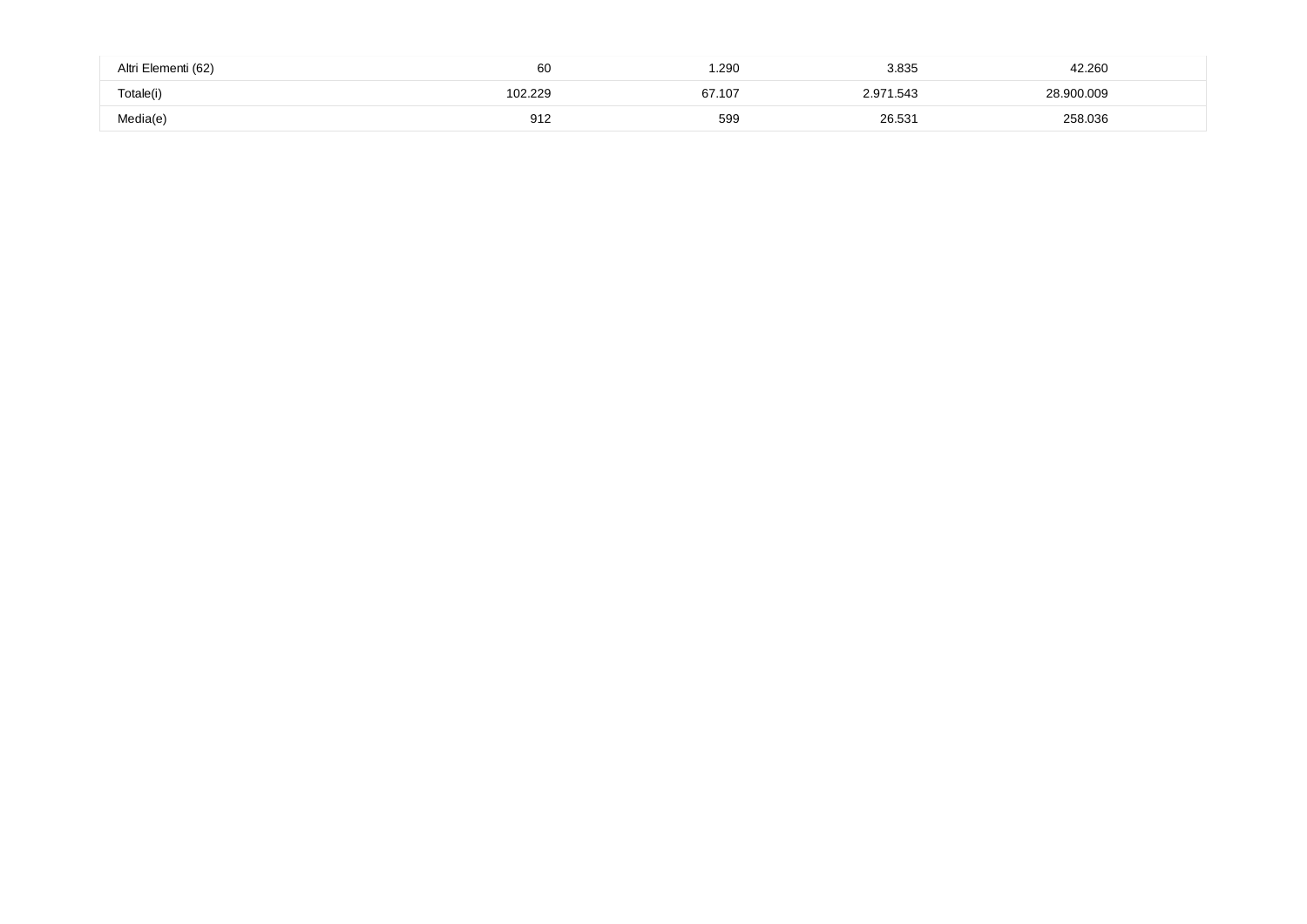#### Intervallo di Tempo: 01/03/2010 a 31/03/2010



| Rank           | <b>Paese</b>         | <b>Visualizzazioni Pagina</b> | <b>Visite</b>              | <b>Hits</b>                  | <b>Banda</b><br>(KB) |
|----------------|----------------------|-------------------------------|----------------------------|------------------------------|----------------------|
| 1              | Italy                | 105.741                       | 51.914 ■<br><b>COLLECT</b> | 3.265.543<br><b>Contract</b> | 33.688.300           |
| $\overline{c}$ | N/A                  | 9.987                         | 6.595<br>$\sim$            | 311.201                      | 3.239.175            |
| 3              | <b>United States</b> | 6.855                         | 2.871                      | 17.899                       | 229.573              |
| 4              | China                | 1.360                         | 909                        | 3.193                        | 41.963               |
| 5              | Poland               | 797                           | 368                        | 18.779                       | 217.351              |
| 6              | Ukraine              | 704                           | 127                        | 2.714                        | 26.714               |
| $\overline{7}$ | France               | 455                           | 5.659                      | 16.480                       | 188.827              |
| 8              | Switzerland          | 425                           | 407                        | 14.493                       | 154.486              |
| 9              | Netherlands          | 344                           | 280                        | 1.606                        | 19.351               |
| 10             | Israel               | 344                           | 131                        | 404                          | 6.476                |
| 11             | Germany              | 318                           | 783                        | 12.113                       | 118.609              |
| 12             | United Kingdom       | 313                           | 362                        | 10.909                       | 126.863              |
| 13             | Russian Federation   | 192                           | 162                        | 2.394                        | 25.633               |
| 14             | Romania              | 162                           | 209                        | 4.680                        | 55.805               |
| 15             | Spain                | 138                           | 1.298                      | 7.508                        | 66.192               |
| 16             | <b>Brazil</b>        | 114                           | 4.682                      | 14.113                       | 105.082              |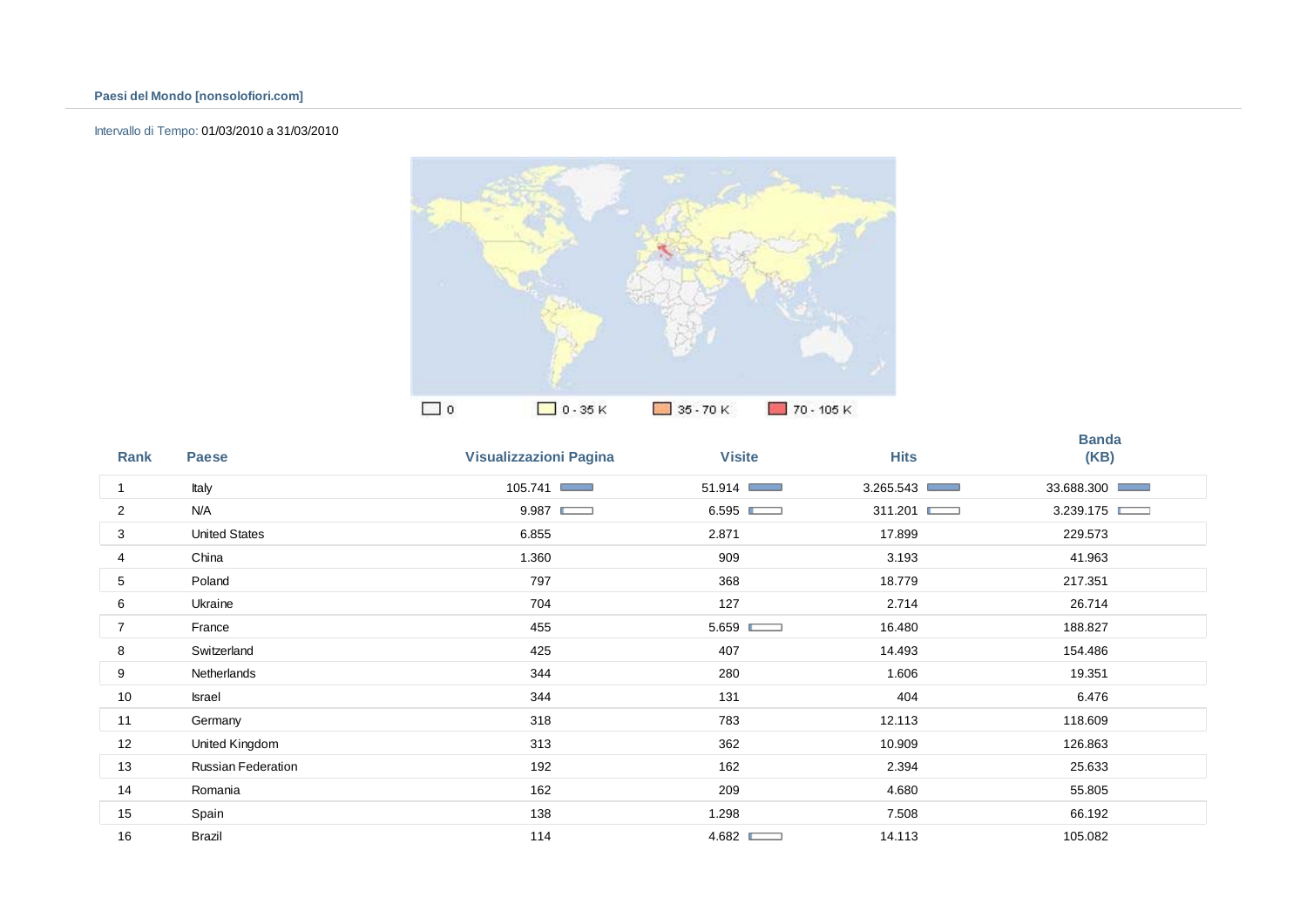| 17     | Satellite Provider        | 90   | 33    | 2.036 | 18.110 |
|--------|---------------------------|------|-------|-------|--------|
| 18     | Turkey                    | 88   | 283   | 6.056 | 27.031 |
| $19$   | Belgium                   | 72   | 537   | 3.439 | 39.805 |
| 20     | Slovenia                  | 69   | 37    | 3.112 | 36.839 |
| 21     | India                     | 67   | 84    | 184   | 2.399  |
| 22     | Korea, Republic of        | 65   | 57    | 160   | 1.450  |
| 23     | Bulgaria                  | 60   | 74    | 1.736 | 13.618 |
| 24     | Luxembourg                | 58   | 21    | 536   | 5.199  |
| 25     | Argentina                 | 58   | 368   | 2.744 | 32.700 |
| 26     | San Marino                | 57   | 38    | 3.023 | 34.297 |
| 27     | Czech Republic            | 49   | 81    | 1.529 | 16.257 |
| 28     | Japan                     | 48   | 83    | 1.433 | 14.794 |
| 29     | Moldova, Republic of      | 47   | 18    | 290   | 2.810  |
| $30\,$ | Croatia                   | 46   | 46    | 2.140 | 23.297 |
| 31     | Finland                   | 42   | 22    | 54    | 740    |
| 32     | Iraq                      | 42   | 15    | 45    | 798    |
| 33     | Iran, Islamic Republic of | 42   | 5     | 42    | 745    |
| 34     | Reunion                   | 39   | 29    | 536   | 3.525  |
| 35     | Norway                    | 36   | 24    | 666   | 7.835  |
| 36     | Saudi Arabia              | 33   | 29    | 985   | 11.616 |
| 37     | Canada                    | 31   | 1.100 | 1.810 | 39.208 |
| 38     | Hungary                   | 29   | 173   | 1.058 | 11.930 |
| 39     | Latvia                    | 26   | 15    | 93    | 1.259  |
| $40\,$ | Mexico                    | 25   | 305   | 1.286 | 11.722 |
| 41     | Egypt                     | 19   | 39    | 286   | 3.044  |
| 42     | Morocco                   | 19   | 21    | 527   | 6.913  |
| 43     | Colombia                  | 18   | 51    | 804   | 16.510 |
| 44     | Slovakia                  | 15   | 27    | 127   | 1.332  |
| 45     | Portugal                  | 15   | 868   | 2.642 | 14.728 |
| 46     | Ecuador                   | 12   | 12    | 461   | 4.896  |
| 47     | Taiwan                    | 12   | 16    | 27    | 462    |
| 48     | Serbia                    | 12   | 22    | 440   | 4.548  |
| 49     | Ireland                   | 11   | 12    | 12    | $20\,$ |
| 50     | Peru                      | $10$ | 78    | 781   | $7.0$  |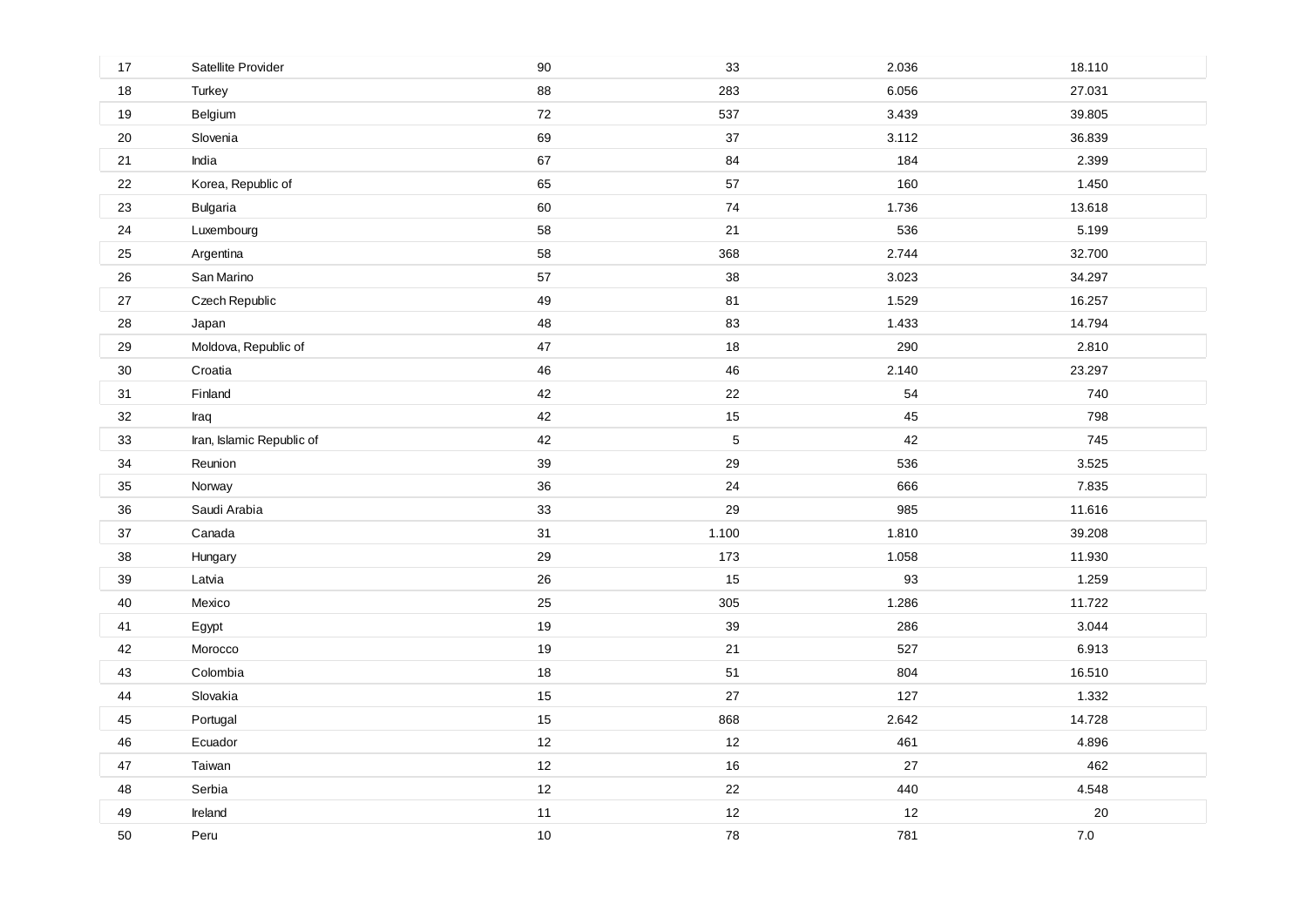| Altri Elementi (53) | 121     | .382   | 5.858     | 74.302     |
|---------------------|---------|--------|-----------|------------|
| Totale(i)           | 129.732 | 32.762 | 3.750.987 | 38.802.150 |
| Media(e)            | .259    | 803    | 36.417    | 376.720    |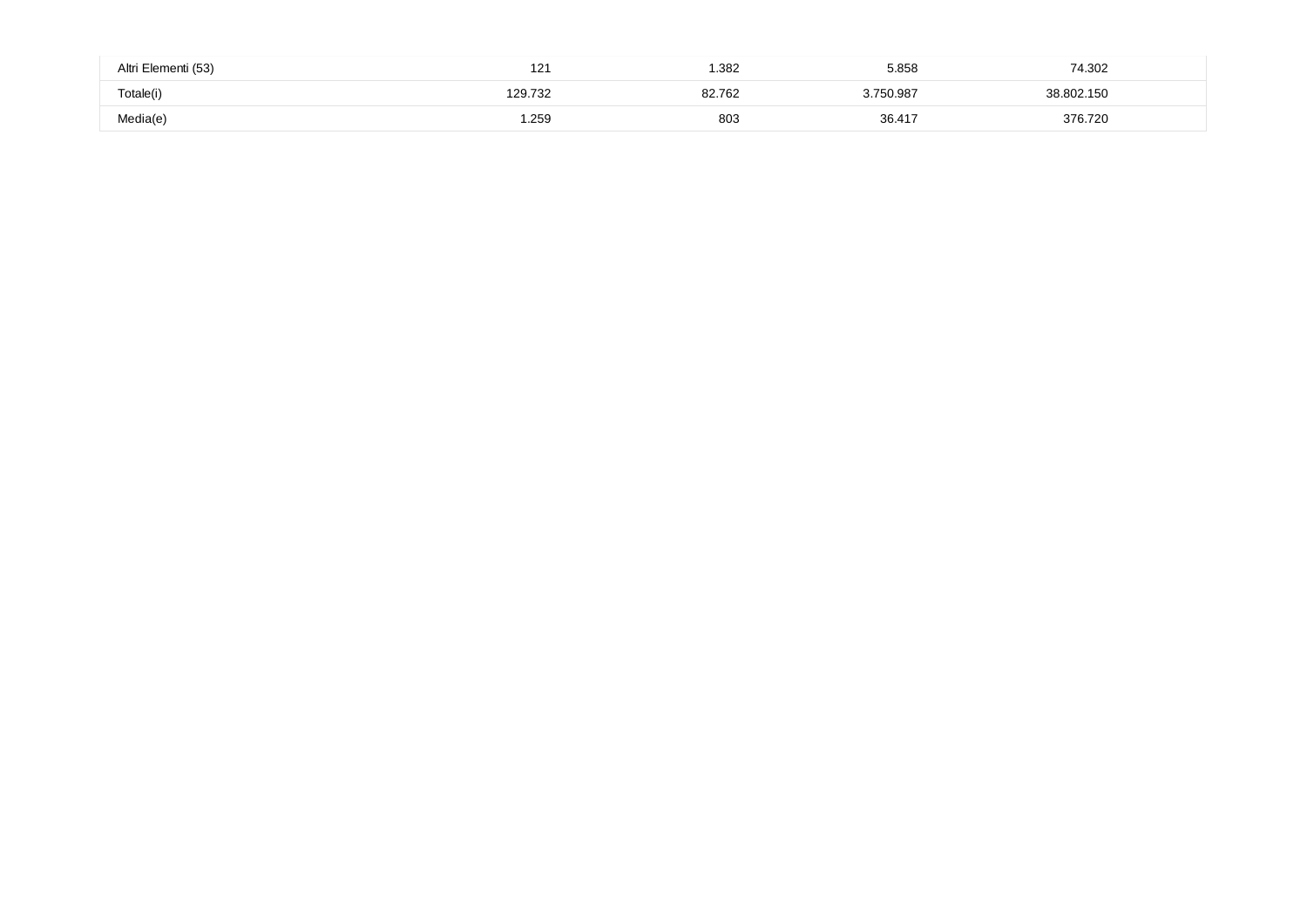# Intervallo di Tempo: 01/04/2010 a 30/04/2010



|                | <b>Rank Paese</b>         | <b>Visualizzazioni Pagina</b> | <b>Visite</b>                     | <b>Hits</b> | <b>Banda</b><br>(KB) |
|----------------|---------------------------|-------------------------------|-----------------------------------|-------------|----------------------|
| $\mathbf{1}$   | Italy                     | 64.188                        | 34.643                            | 1.952.800   | 21.133.856           |
| $\overline{2}$ | <b>United States</b>      | 10.096                        | 1.681                             | 14.844      | 121.530              |
| 3              | N/A                       | 6.538                         | 5.278                             | 200.844     | 2.476.175            |
| 4              | China                     | 1.170                         | 924                               | 1.520       | 21.519               |
| 5              | Netherlands               | 781                           | 161                               | 1.333       | 13.530               |
| 6              | Poland                    | 688                           | 295                               | 7.866       | 93.559               |
| $\overline{7}$ | Switzerland               | 367                           | 307                               | 11.779      | 127.283              |
| 8              | <b>Russian Federation</b> | 306                           | 104                               | 1.279       | 17.783               |
| 9              | United Kingdom            | 287                           | 245                               | 4.119       | 58.215               |
| 10             | Spain                     | 198                           | 782                               | 7.693       | 80.669               |
| 11             | France                    | 181                           | 3.617<br>$\overline{\phantom{0}}$ | 7.541       | 94.813               |
| 12             | Germany                   | 163                           | 511                               | 4.533       | 56.639               |
| 13             | Ukraine                   | 76                            | 52                                | 219         | 2.728                |
| 14             | Israel                    | 72                            | 52                                | 1.269       | 14.659               |
| 15             | Romania                   | 51                            | 85                                | 2.144       | 22.477               |
| 16             | Canada                    | 47                            | 763                               | 2.066       | 26.891               |
| 17             | Iran, Islamic Republic of | 42                            | 30                                | 2.074       | 13.357               |
| 18             | Greece                    | 40                            | 88                                | 856         | 8.758                |
| 19             | Reunion                   | 26                            | 10                                | 284         | 1.589                |
| 20             | Brazil                    | 26                            | 4.254<br>a a                      | 9.939       | 56.798               |
| 21             | Serbia                    | 26                            | 36                                | 427         | 4.523                |
| 22             | Belgium                   | 24                            | 472                               | 1.680       | 16.553               |
| 23             | Austria                   | 20                            | 66                                | 142         | 1.338                |
| 24             | India                     | 20                            | 40                                | 100         | 1.224                |
| 25             | Latvia                    | 20                            | 15                                | 79          | 1.202                |
| 26             | Mexico                    | 20                            | 294                               | 1.293       | 13.796               |
| 27             | Ireland                   | 20                            | 18                                | 548         | 6.504                |
| 28             | Japan                     | 19                            | 49                                | 70          | 893                  |
| 29             | Moldova, Republic of      | 19                            | $\overline{\mathbf{4}}$           | 468         | 6.598                |
| 30             | Korea, Republic of        | 18                            | 33                                | 60          | 934                  |
| 31             | Albania                   | 16                            | 11                                | 554         | 7.058                |
| 32             | <b>Belarus</b>            | 16                            | 13                                | 26          | 512                  |
| 33             | Egypt                     | 15                            | 15                                | 39          | 368                  |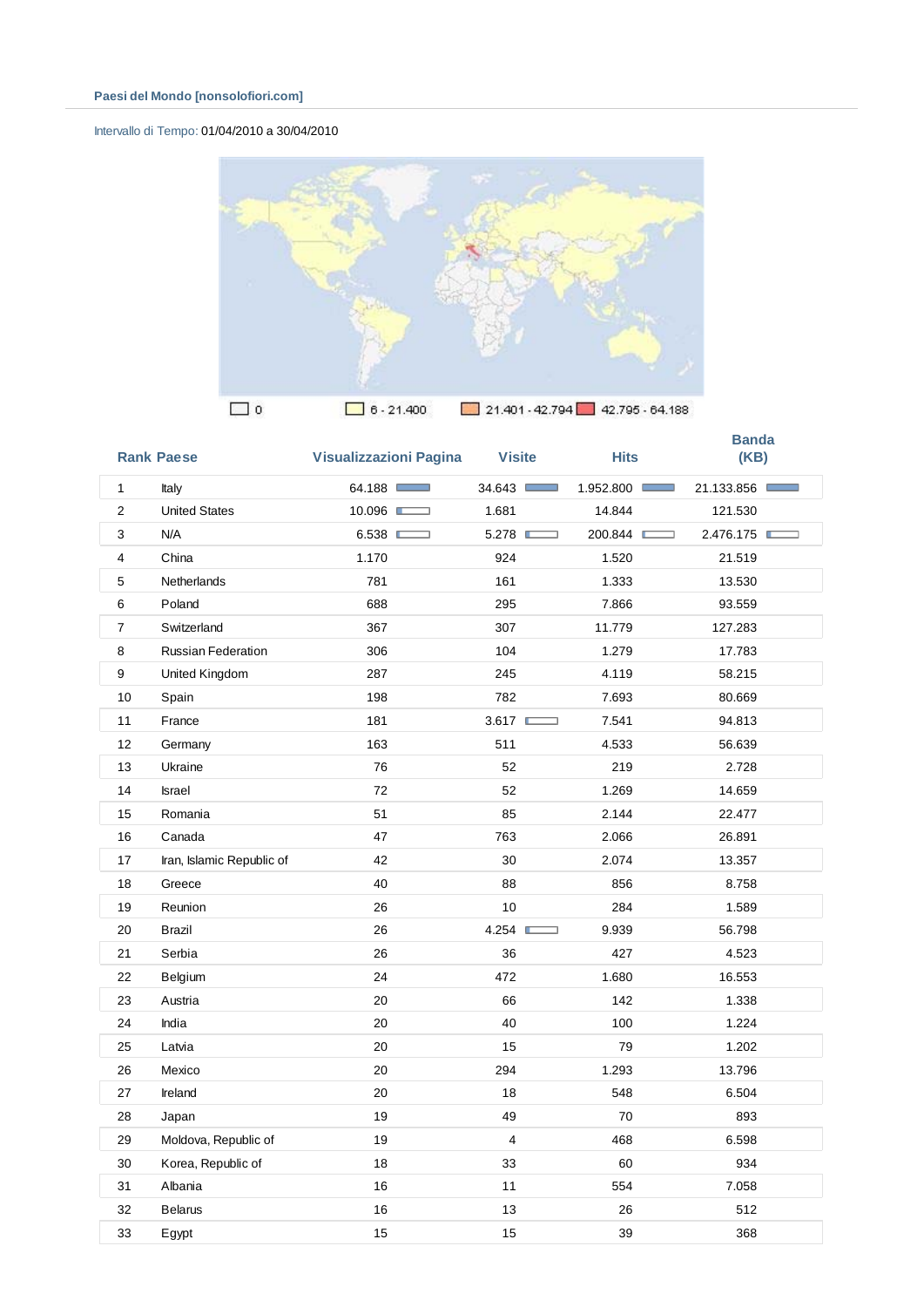| 34       | Finland                     | 15             | 11     | 589       | 6.643      |  |
|----------|-----------------------------|----------------|--------|-----------|------------|--|
| 35       | Australia                   | 15             | 308    | 887       | 7.741      |  |
| 36       | <b>United Arab Emirates</b> | 15             | 25     | 582       | 7.208      |  |
| 37       | San Marino                  | 15             | 4      | 354       | 1.759      |  |
| 38       | Europe                      | 14             | 17     | 567       | 14.168     |  |
| 39       | Philippines                 | 14             | 25     | 41        | 788        |  |
| 40       | Iraq                        | 12             | 12     | 12        | 196        |  |
| 41       | Malaysia                    | 12             | 42     | 60        | 711        |  |
| 42       | Slovenia                    | 10             | 13     | 1.214     | 13.564     |  |
| 43       | Iceland                     | 9              | 3      | 387       | 4.608      |  |
| 44       | Uzbekistan                  | 9              | 8      | 122       | 1.434      |  |
| 45       | Tunisia                     | 8              | 45     | 461       | 6.662      |  |
| 46       | Colombia                    | $\overline{7}$ | 45     | 355       | 4.441      |  |
| 47       | Indonesia                   | 6              | 52     | 68        | 897        |  |
| 48       | Sweden                      | 6              | 89     | 284       | 3.723      |  |
| 49       | Croatia                     | 6              | 6      | 434       | 6.347      |  |
| 50       | Portugal                    | 6              | 820    | 2.109     | 12.110     |  |
|          | Altri Elementi (51)         |                | 1.697  | 5.353     | 55.205     |  |
|          | Totale(i)                   |                | 58.170 | 2.254.367 | 24.652.534 |  |
| Media(e) |                             | 849            | 575    | 22.320    | 244.084    |  |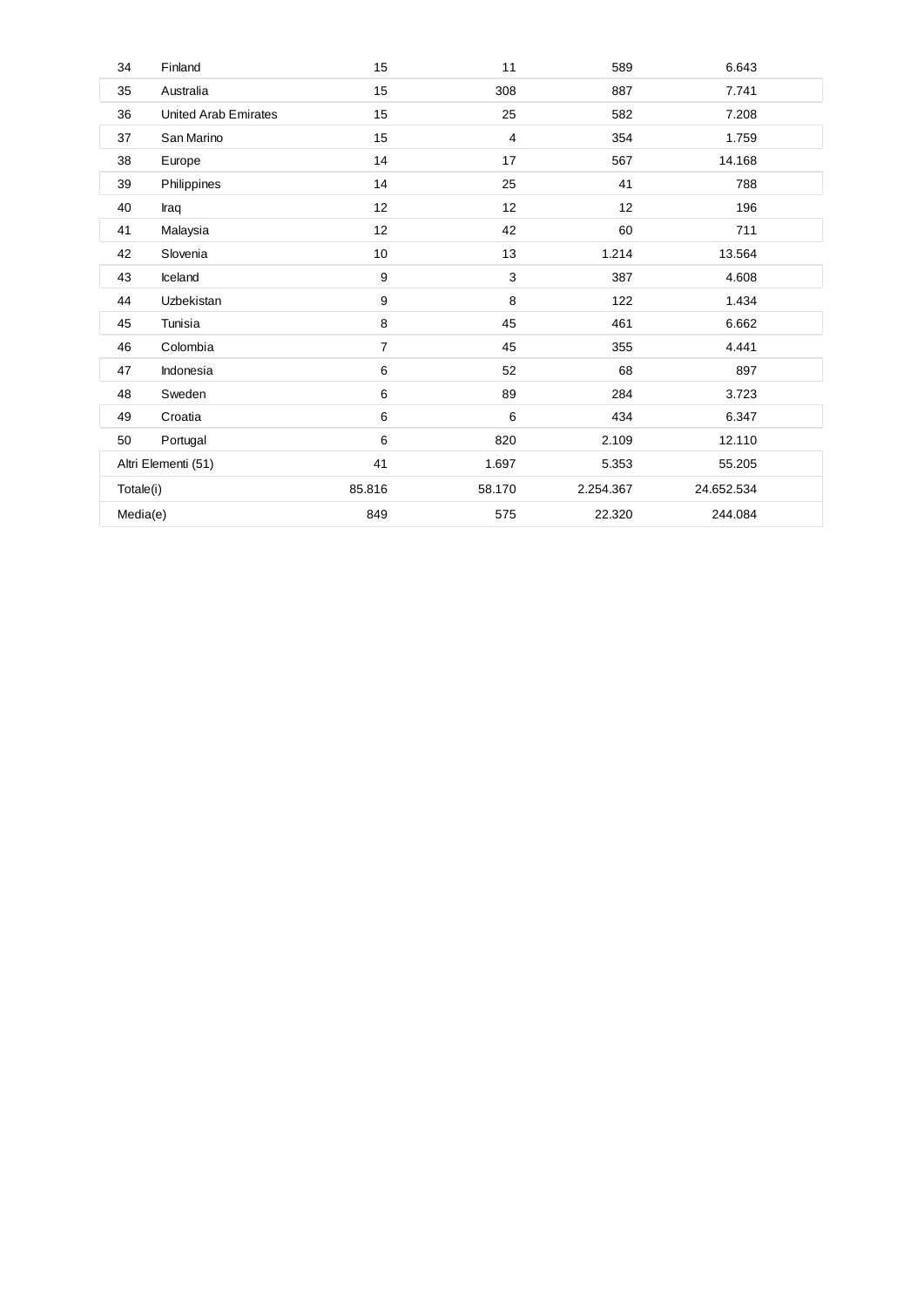#### Intervallo di Tempo: 01/05/2010 a 31/05/2010



|                | <b>Rank Paese</b>             | <b>Visualizzazioni Pagina</b> | <b>Visite</b>  | <b>Hits</b>                  | <b>Banda</b><br>(KB) |
|----------------|-------------------------------|-------------------------------|----------------|------------------------------|----------------------|
| 1              | Italy                         | 49.628                        | 27.735         | 1.568.157<br><b>Contract</b> | 17.232.936           |
| $\overline{2}$ | N/A                           | 6.148                         | 4.214          | 168.925                      | 1.962.125            |
| 3              | <b>United States</b>          | 3.254                         | 1.347          | 7.645                        | 134.555              |
| $\overline{4}$ | <b>Israel</b>                 | 1.733                         | 43             | 1.804                        | 14.910               |
| 5              | <b>Netherlands</b>            | 1.061                         | 126            | 2.337                        | 53.880               |
| 6              | China                         | 942                           | 600            | 1.415                        | 26.030               |
| 7              | United Kingdom                | 666                           | 225            | 4.777                        | 58.977               |
| 8              | Poland                        | 588                           | 211            | 7.679                        | 79.229               |
| 9              | France                        | 272                           | 2.428          | 7.156                        | 88.946               |
| 10             | Germany                       | 264                           | 677            | 5.068                        | 59.623               |
| 11             | Switzerland                   | 237                           | 231            | 10.422                       | 113.328              |
| 12             | Spain                         | 190                           | 775            | 7.259                        | 70.314               |
| 13             | Ukraine                       | 146                           | 60             | 237                          | 4.418                |
| 14             | Romania                       | 141                           | 124            | 3.098                        | 27.424               |
| 15             | <b>Russian Federation</b>     | 135                           | 75             | 1.096                        | 12.925               |
| 16             | <b>Brazil</b>                 | 72                            | 3.705          | 10.260                       | 72.936               |
| 17             | Costa Rica                    | 60                            | 20             | 71                           | 1.031                |
| 18             | Luxembourg                    | 46                            | 23             | 1.497                        | 17.972               |
| 19             | Chile                         | 42                            | 130            | 1.345                        | 13.414               |
| 20             | Greece                        | 30                            | 23             | 274                          | 3.367                |
| 21             | Hungary                       | 28                            | 79             | 1.015                        | 12.270               |
| 22             | San Marino                    | 24                            | 13             | 1.059                        | 41.636               |
| 23             | Ireland                       | 22                            | 16             | 521                          | 6.345                |
| 24             | Iran, Islamic Republic of     | 20                            | $\overline{7}$ | 833                          | 8.252                |
| 25             | Albania                       | 20                            | 14             | 946                          | 11.988               |
| 26             | Cyprus                        | 18                            | $\overline{4}$ | 709                          | 6.223                |
| 27             | Australia                     | 16                            | 68             | 566                          | 7.430                |
| 28             | Singapore                     | 15                            | 95             | 346                          | 4.080                |
| 29             | Slovenia                      | 13                            | 26             | 377                          | 9.168                |
| 30             | Holy See (Vatican City State) | 12                            | 6              | 556                          | 6.279                |
| 31             | Korea, Republic of            | 12                            | 31             | 50                           | 466                  |
| 32             | Portugal                      | 10                            | 543            | 1.574                        | 12.389               |
| 33             | India                         | 9                             | 44             | 57                           | 667                  |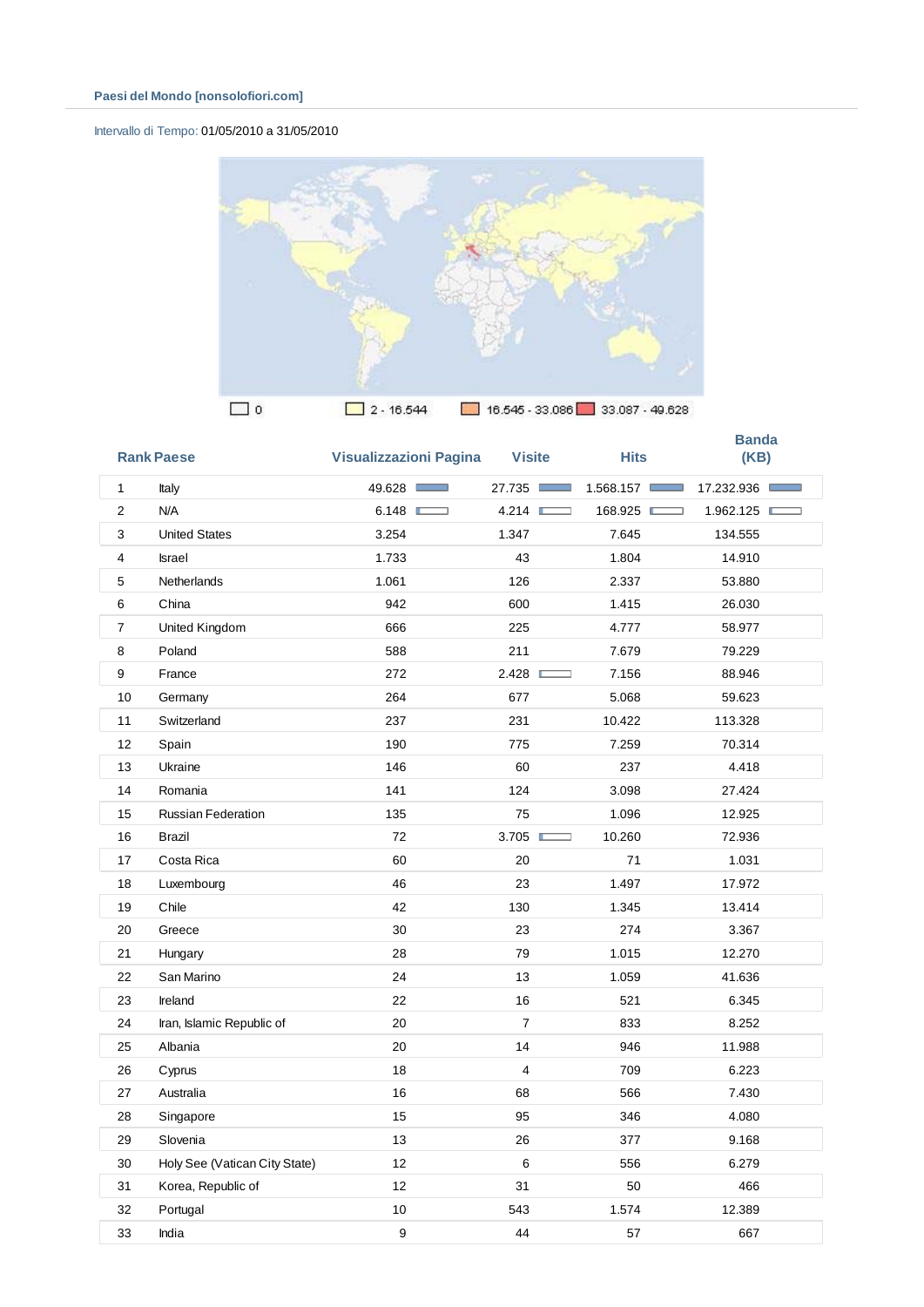| 34        | Belgium             | 9              | 303            | 713            | 8.551      |
|-----------|---------------------|----------------|----------------|----------------|------------|
| 35        | Sweden              | 8              | 48             | 335            | 3.941      |
| 36        | Denmark             | 6              | 32             | 161            | 1.913      |
| 37        | Croatia             | 6              | $18$           | 342            | 4.472      |
| 38        | Qatar               | 6              | 1              | 215            | 2.360      |
| 39        | Georgia             | 6              | 9              | 214            | 1.995      |
| 40        | Pakistan            | 5              | $\overline{7}$ | 107            | 843        |
| 41        | <b>Belarus</b>      | 4              | 4              | $\overline{4}$ | 5          |
| 42        | Czech Republic      | 4              | 33             | 39             | 449        |
| 43        | Mexico              | 3              | 241            | 746            | 6.778      |
| 44        | Peru                | 3              | 33             | 171            | 2.051      |
| 45        | Reunion             | 3              | 21             | 84             | 670        |
| 46        | Satellite Provider  | 3              | 1              | 129            | 1.588      |
| 47        | <b>Bulgaria</b>     | $\overline{2}$ | 13             | 133            | 1.263      |
| 48        | Monaco              | $\overline{2}$ | $\overline{2}$ | 22             | 371        |
| 49        | Hong Kong           | $\overline{2}$ | $\overline{2}$ | 2              | 45         |
| 50        | Serbia              | $\overline{2}$ | 14             | 143            | 1.355      |
|           | Altri Elementi (47) | 4              | 1.820          | 3.306          | 36.968     |
| Totale(i) |                     | 65.952         | 46.320         | 1.825.997      | 20.251.152 |
| Media(e)  |                     | 679            | 477            | 18.824         | 208.775    |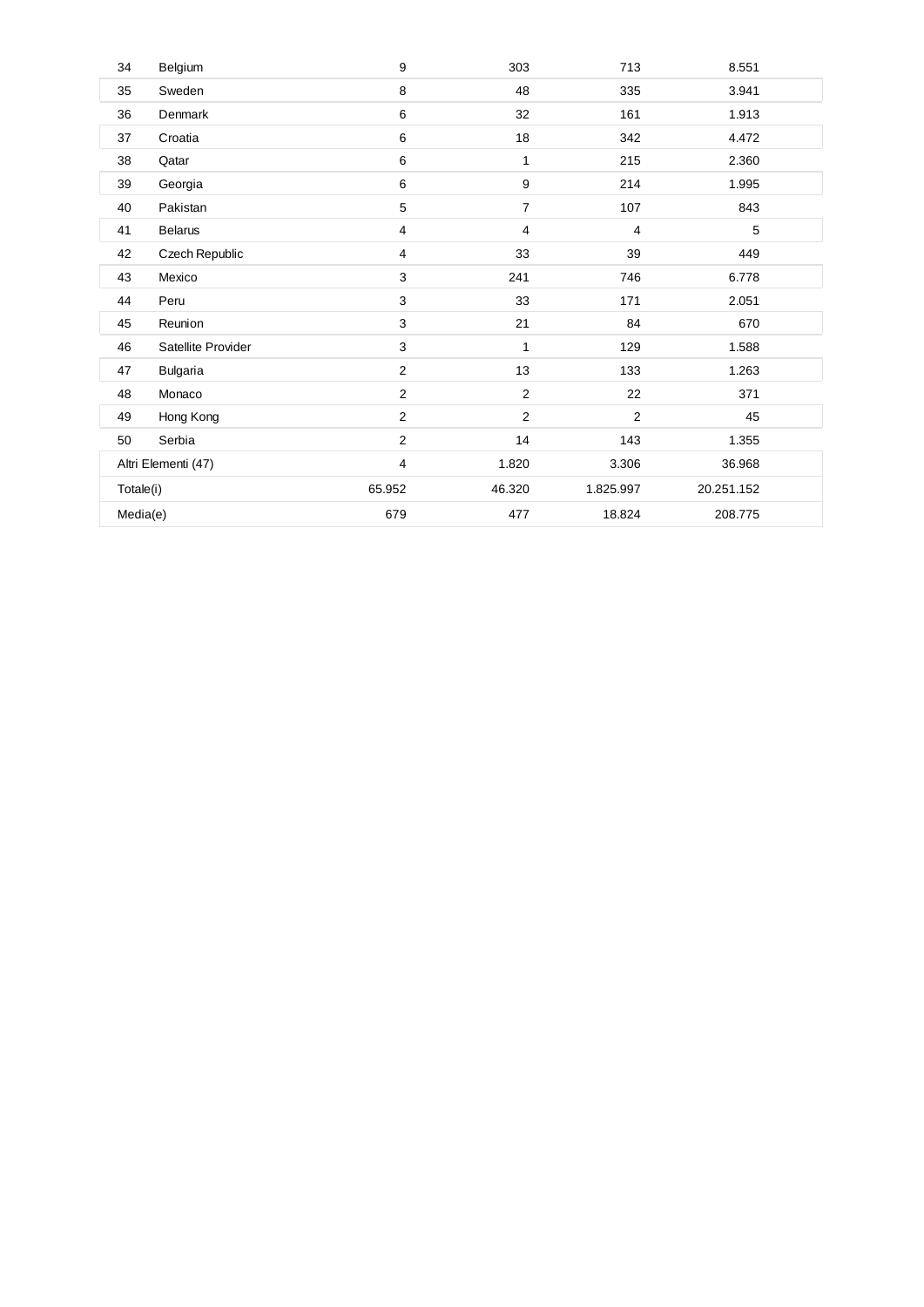# Intervallo di Tempo: 01/06/2010 a 30/06/2010



|                | <b>Rank Paese</b>      | <b>Visualizzazioni Pagina</b> | <b>Visite</b>  | <b>Hits</b> | <b>Banda</b><br>(KB) |
|----------------|------------------------|-------------------------------|----------------|-------------|----------------------|
| $\mathbf{1}$   | Italy                  | 43.198                        | 23.140         | 1.265.972   | 35.862.359           |
| $\overline{c}$ | N/A                    | 5.091                         | 3.479          | 138.809     | 2.696.488            |
| 3              | <b>United States</b>   | 2.849                         | 1.413          | 7.761       | 77.307               |
| 4              | Poland                 | 602                           | 243            | 4.960       | 65.402               |
| 5              | China                  | 582                           | 482            | 1.087       | 17.397               |
| 6              | Russian Federation     | 390                           | 125            | 953         | 13.501               |
| $\overline{7}$ | Germany                | 272                           | 514            | 4.064       | 597.109              |
| 8              | Romania                | 240                           | 113            | 3.357       | 29.245               |
| 9              | United Kingdom         | 230                           | 213            | 4.606       | 57.374               |
| 10             | Ukraine                | 229                           | 75             | 1.014       | 14.947               |
| 11             | France                 | 150                           | 1.376          | 4.225       | 60.077               |
| 12             | Spain                  | 133                           | 522            | 3.774       | 37.898               |
| 13             | Switzerland            | 106                           | 151            | 4.457       | 108.012              |
| 14             | Belgium                | 97                            | 154            | 1.169       | 15.121               |
| 15             | <b>Brazil</b>          | 67                            | 1.498          | 5.081       | 99.896               |
| 16             | <b>Israel</b>          | 67                            | 53             | 102         | 1.627                |
| 17             | Slovenia               | 58                            | 16             | 538         | 6.086                |
| 18             | Uruguay                | 55                            | 26             | 2.434       | 30.777               |
| 19             | <b>Netherlands</b>     | 55                            | 113            | 314         | 3.568                |
| 20             | Canada                 | 42                            | 554            | 1.477       | 18.012               |
| 21             | Australia              | 36                            | 64             | 1.508       | 18.854               |
| 22             | Korea, Republic of     | 32                            | 40             | 95          | 1.142                |
| 23             | Ghana                  | 32                            | 19             | 125         | 19.679               |
| 24             | Croatia                | 30                            | 17             | 819         | 8.284                |
| 25             | Argentina              | 28                            | 163            | 1.083       | 13.476               |
| 26             | Lebanon                | 28                            | $\overline{4}$ | 28          | 532                  |
| 27             | Colombia               | 27                            | 38             | 1.251       | 15.127               |
| 28             | Czech Republic         | 22                            | 52             | 927         | 11.376               |
| 29             | Sweden                 | 18                            | 370            | 1.301       | 13.514               |
| 30             | Libyan Arab Jamahiriya | 17                            | 3              | 691         | 4.944                |
| 31             | Slovakia               | 16                            | 36             | 172         | 3.001                |
| 32             | Chile                  | 16                            | 110            | 626         | 7.633                |
| 33             | Kazakstan              | 15                            | 5              | 715         | 8.938                |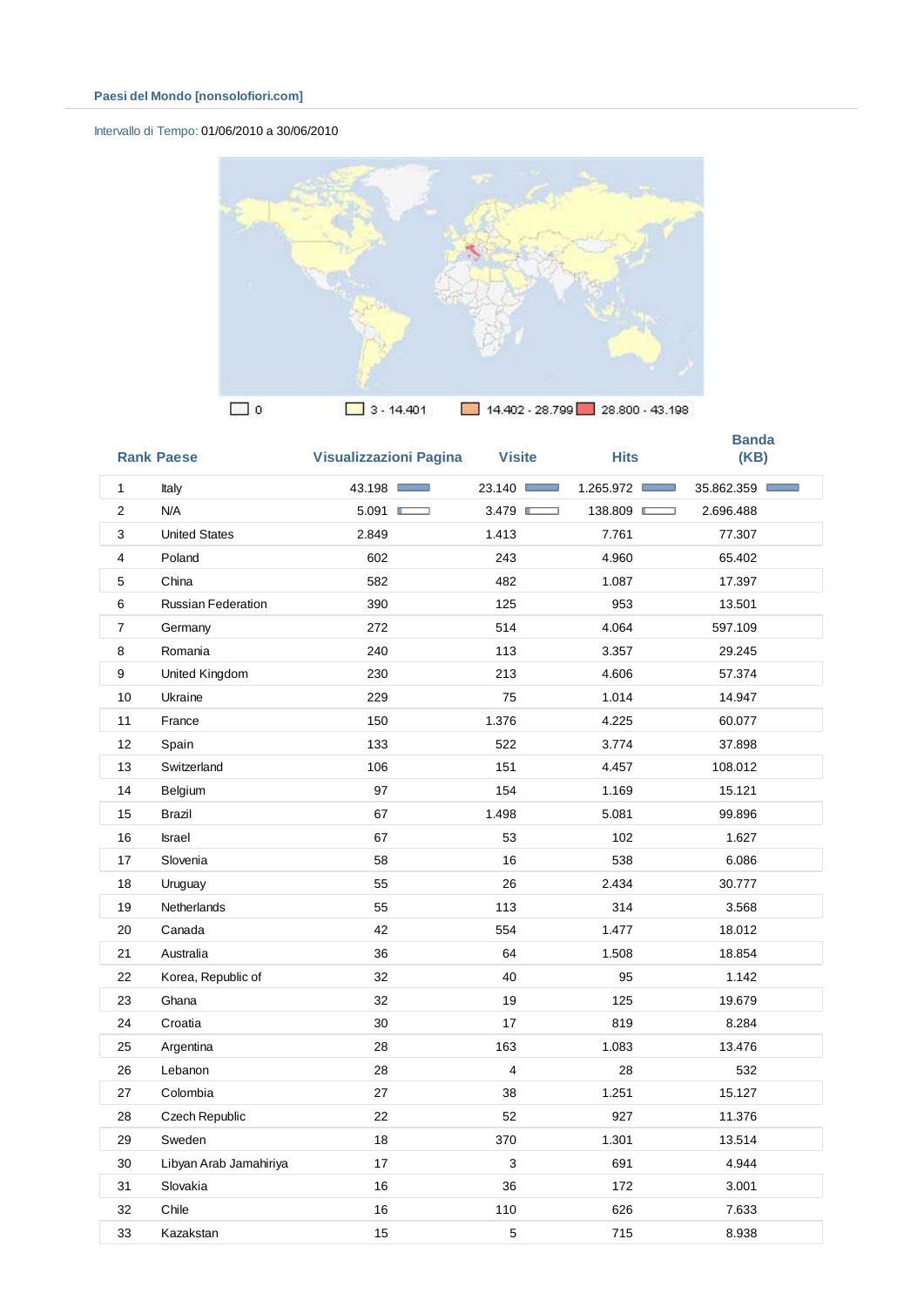| 34        | Luxembourg          | 13              | 20             | 33        | 505        |  |
|-----------|---------------------|-----------------|----------------|-----------|------------|--|
| 35        | Norway              | 12              | 26             | 563       | 6.626      |  |
| 36        | San Marino          | 12 <sup>2</sup> | 4              | 424       | 4.872      |  |
| 37        | Trinidad and Tobago | 12              | 6              | 12        | 0          |  |
| 38        | Saudi Arabia        | 10              | 28             | 107       | 2.476      |  |
| 39        | Reunion             | 10              | 8              | 418       | 5.792      |  |
| 40        | Venezuela           | 10              | 53             | 96        | 1.165      |  |
| 41        | Turkey              | 10              | 116            | 712       | 8.776      |  |
| 42        | Greece              | 9               | 24             | 48        | 966        |  |
| 43        | Taiwan              | 8               | 21             | 33        | 150        |  |
| 44        | Japan               | 6               | 27             | 173       | 3.306      |  |
| 45        | Albania             | 6               | 12             | 612       | 12.099     |  |
| 46        | Egypt               | 5               | 9              | 112       | 836        |  |
| 47        | Portugal            | 5               | 270            | 594       | 3.265      |  |
| 48        | Indonesia           | $\overline{4}$  | 10             | 91        | 722        |  |
| 49        | Ireland             | $\overline{4}$  | 5              | 73        | 873        |  |
| 50        | Finland             | 3               | $\overline{7}$ | 63        | 566        |  |
|           | Altri Elementi (43) | 13              | 498            | 1.389     | 22.762     |  |
| Totale(i) |                     | 54.982          | 36.325         | 1.471.048 | 40.014.458 |  |
| Media(e)  |                     | 591             | 390            | 15.817    | 430.263    |  |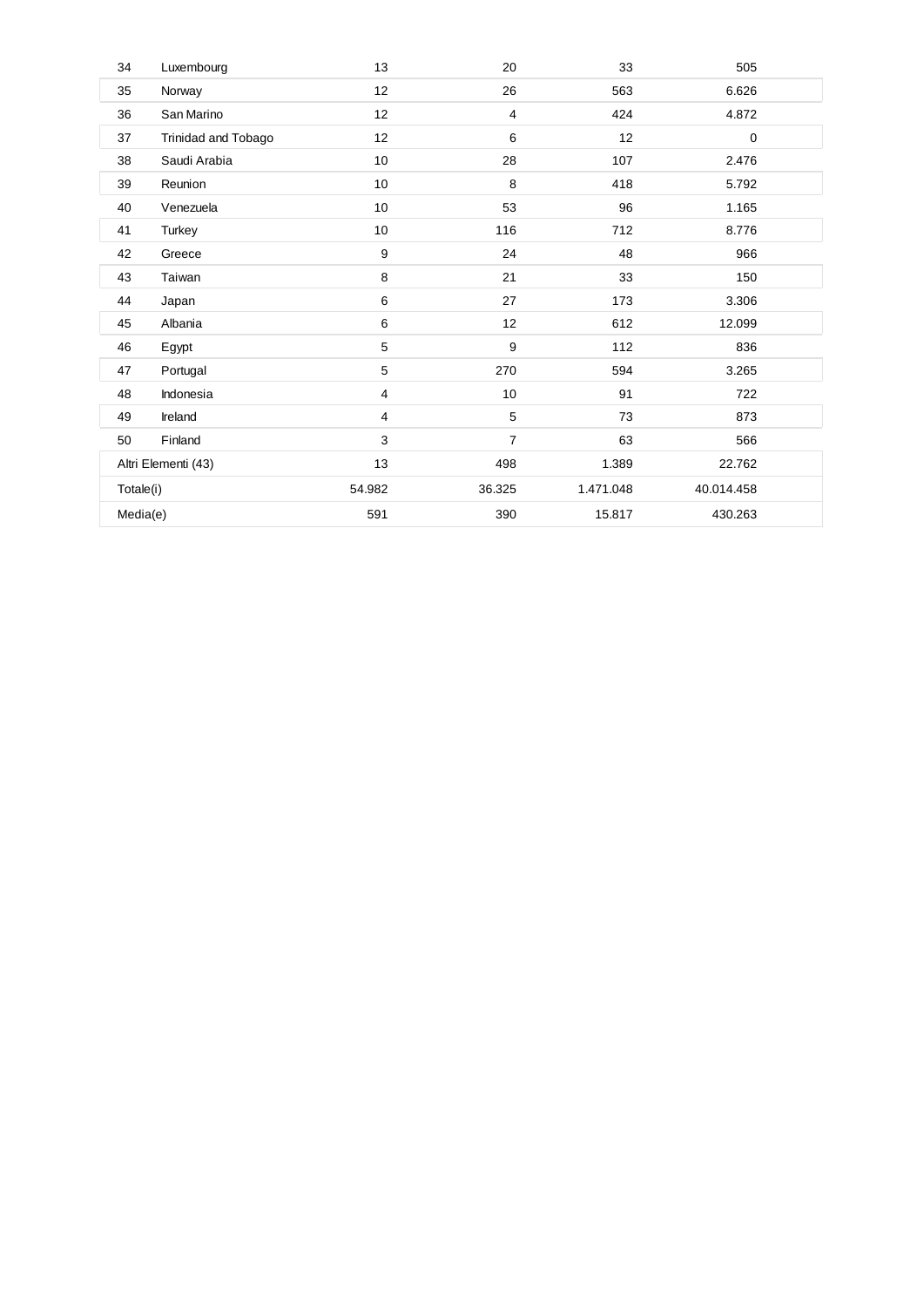# Intervallo di Tempo: 01/07/2010 a 31/07/2010



|                | <b>RankPaese</b>          | <b>Visualizzazioni Pagina</b> | <b>Visite</b>        | <b>Hits</b> | <b>Banda</b><br>(KB) |
|----------------|---------------------------|-------------------------------|----------------------|-------------|----------------------|
| $\mathbf{1}$   | Italy                     | 29.399 □                      | 18.843<br><b>COL</b> | 907.998     | 34.331.292           |
| $\overline{2}$ | N/A                       | 5.083                         | 3.354<br>⊐           | 132.795 ■   | 3.597.790            |
| 3              | <b>United States</b>      | 4.134                         | 1.401                | 11.485      | 500.592              |
| 4              | Germany                   | 944                           | 548                  | 14.174      | 98.617               |
| 5              | China                     | 615                           | 549                  | 709         | 13.462               |
| 6              | Poland                    | 425                           | 169                  | 3.337       | 49.380               |
| $\overline{7}$ | Romania                   | 201                           | 42                   | 5.476       | 56.417               |
| 8              | France                    | 152                           | 1.289                | 3.434       | 46.316               |
| 9              | <b>Netherlands</b>        | 138                           | 117                  | 579         | 7.174                |
| 10             | United Kingdom            | 135                           | 137                  | 2.829       | 30.694               |
| 11             | Switzerland               | 129                           | 128                  | 6.261       | 496.428              |
| 12             | <b>Russian Federation</b> | 124                           | 73                   | 807         | 10.761               |
| 13             | Spain                     | 95                            | 403                  | 3.998       | 56.629               |
| 14             | Hong Kong                 | 85                            | 85                   | 85          | 2.612                |
| 15             | Greece                    | 76                            | 32                   | 745         | 8.934                |
| 16             | Luxembourg                | 66                            | 22                   | 1.464       | 8.931                |
| 17             | Brazil                    | 58                            | 384                  | 3.235       | 43.752               |
| 18             | Ukraine                   | 56                            | 49                   | 75          | 3.207                |
| 19             | Canada                    | 54                            | 794                  | 1.508       | 20.614               |
| 20             | Libyan Arab Jamahiriya    | 40                            | $\overline{2}$       | 1.250       | 11.848               |
| 21             | Belgium                   | 32                            | 225                  | 1.423       | 18.373               |
| 22             | <b>Israel</b>             | 32                            | 48                   | 158         | 1.021                |
| 23             | Albania                   | 28                            | 20                   | 1.698       | 20.860               |
| 24             | Puerto Rico               | 21                            | 23                   | 734         | 8.227                |
| 25             | Tunisia                   | 16                            | 14                   | 426         | 4.247                |
| 26             | Czech Republic            | 15                            | 71                   | 931         | 10.556               |
| 27             | Argentina                 | 13                            | 178                  | 1.016       | 12.507               |
| 28             | Slovenia                  | 12                            | 15                   | 519         | 5.781                |
| 29             | Thailand                  | 12                            | 3                    | 312         | 3.635                |
| 30             | San Marino                | 11                            | 5                    | 121         | 780                  |
| 31             | Panama                    | 10                            | 5                    | 10          | 363                  |
| 32             | Austria                   | 9                             | 39                   | 380         | 5.993                |
| 33             | Dominican Republic        | 9                             | 3                    | 261         | 2.964                |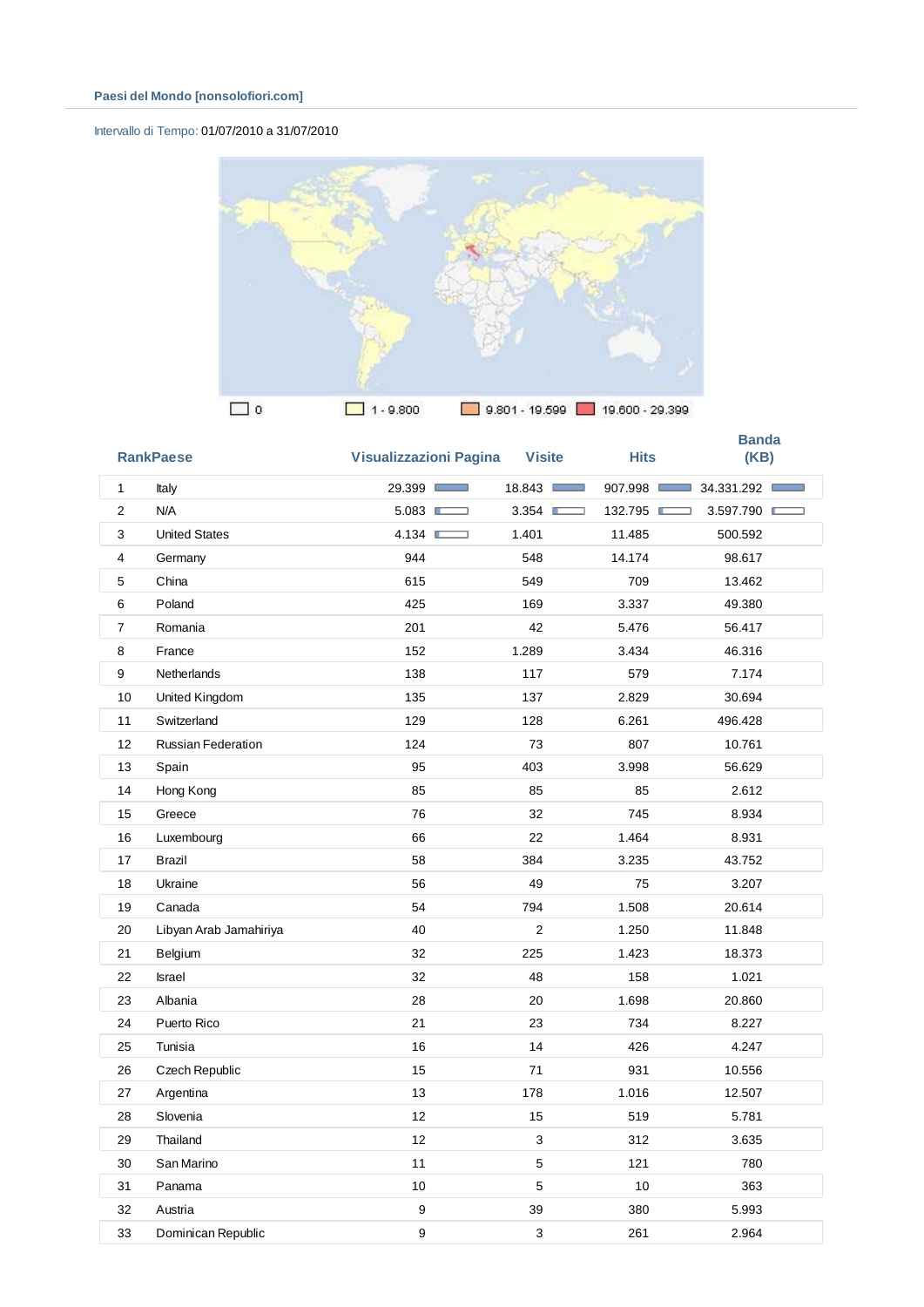| 34        | Qatar                                         | 9              | 11             | 152            | 1.590      |
|-----------|-----------------------------------------------|----------------|----------------|----------------|------------|
| 35        | Venezuela                                     | 9              | 20             | 569            | 7.326      |
| 36        | <b>Bulgaria</b>                               | 6              | 2              | 194            | 2.435      |
| 37        | India                                         | 6              | 16             | 28             | 868        |
| 38        | Reunion                                       | 6              | $\overline{4}$ | 163            | 2.085      |
| 39        | Ireland                                       | 6              | 9              | 299            | 3.876      |
| 40        | Norway                                        | 5              | 20             | 150            | 1.816      |
| 41        | Moldova, Republic of                          | 4              | 2              | 4              | 188        |
| 42        | Finland                                       | 3              | 15             | 369            | 4.139      |
| 43        | Macedonia, the Former Yugoslav<br>Republic of | 3              | 3              | 131            | 1.552      |
| 44        | Sweden                                        | 3              | 316            | 476            | 3.703      |
| 45        | Chile                                         | 3              | 42             | 118            | 1.731      |
| 46        | Serbia                                        | 3              | 9              | 12             | 231        |
| 47        | Philippines                                   | 3              | 22             | 93             | 2.200      |
| 48        | Cote D'Ivoire                                 | $\overline{2}$ | $\mathbf{2}$   | 141            | 2.752      |
| 49        | Korea, Republic of                            | $\overline{2}$ | $\mathbf{2}$   | $\overline{2}$ | 3          |
| 50        | Guatemala                                     | 1              | 1              | 125            | 1.546      |
|           | Altri Elementi (32)                           | $\overline{2}$ | 671            | 1.005          | 17.667     |
| Totale(i) |                                               | 42.305         | 30.237         | 1.114.264      | 39.546.460 |
| Media(e)  |                                               | 515            | 368            | 13.588         | 482.274    |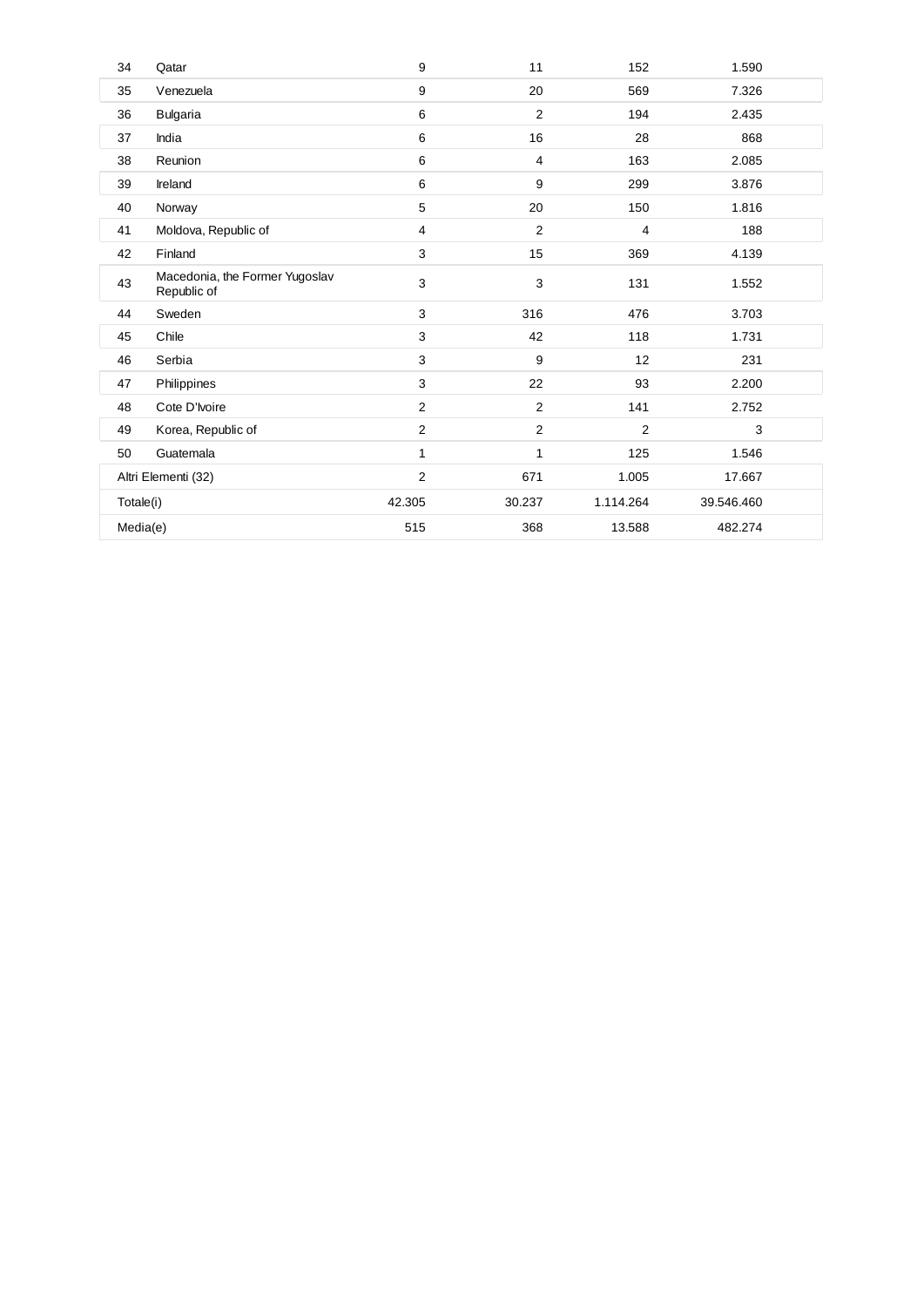# Intervallo di Tempo: 01/08/2010 a 31/08/2010



|                         | <b>Rank Paese</b>         | <b>Visualizzazioni Pagina</b> | <b>Visite</b>    | <b>Hits</b> | <b>Banda</b><br>(KB) |
|-------------------------|---------------------------|-------------------------------|------------------|-------------|----------------------|
| $\mathbf{1}$            | Italy                     | 25.124                        | 19.991           | 886.125     | 21.416.577           |
| $\overline{\mathbf{c}}$ | N/A                       | 8.120                         | 3.560            | 141.162     | 5.660.417            |
| 3                       | <b>United States</b>      | 1.702                         | 1.176            | 8.679       | 152.251              |
| 4                       | China                     | 715                           | 624              | 1.023       | 19.718               |
| 5                       | Poland                    | 525                           | 185              | 4.599       | 59.273               |
| 6                       | Germany                   | 413                           | 464              | 5.262       | 55.062               |
| $\overline{7}$          | <b>Russian Federation</b> | 314                           | 122              | 1.550       | 22.609               |
| 8                       | France                    | 255                           | 1.790            | 8.749       | 114.798              |
| 9                       | United Kingdom            | 207                           | 160              | 3.022       | 995.802              |
| 10                      | Switzerland               | 190                           | 185              | 6.834       | 1.295.992            |
| 11                      | Canada                    | 183                           | 561              | 2.854       | 41.520               |
| 12                      | <b>Brazil</b>             | 160                           | 379              | 9.496       | 83.821               |
| 13                      | Israel                    | 155                           | 58               | 180         | 4.909                |
| 14                      | Thailand                  | 72                            | 19               | 113         | 1.926                |
| 15                      | Romania                   | 62                            | 54               | 1.238       | 22.851               |
| 16                      | Spain                     | 60                            | 445              | 2.008       | 23.458               |
| 17                      | <b>Netherlands</b>        | 44                            | 160              | 693         | 8.548                |
| 18                      | Ukraine                   | 42                            | 31               | 356         | 5.117                |
| 19                      | Portugal                  | 36                            | 75               | 2.123       | 27.049               |
| 20                      | Mexico                    | 34                            | 95               | 1.719       | 23.621               |
| 21                      | Australia                 | 32                            | 19               | 996         | 32.407               |
| 22                      | Peru                      | 32                            | 26               | 1.314       | 15.734               |
| 23                      | Slovenia                  | 31                            | 18               | 551         | 7.063                |
| 24                      | Belgium                   | 29                            | 186              | 1.542       | 21.920               |
| 25                      | Luxembourg                | 23                            | 13               | 1.042       | 12.096               |
| 26                      | Greece                    | 23                            | 37               | 105         | 2.022                |
| 27                      | Malta                     | 20                            | 15               | 583         | 6.765                |
| 28                      | Satellite Provider        | 17                            | 5                | 937         | 11.216               |
| 29                      | Slovakia                  | 14                            | 16               | 190         | 2.429                |
| 30                      | Iran, Islamic Republic of | 13                            | $\boldsymbol{7}$ | 191         | 2.375                |
| 31                      | San Marino                | 13                            | 5                | 631         | 7.146                |
| 32                      | Colombia                  | 12                            | 20               | 38          | 551                  |
| 33                      | El Salvador               | 12                            | $\,$ 5 $\,$      | 305         | 3.530                |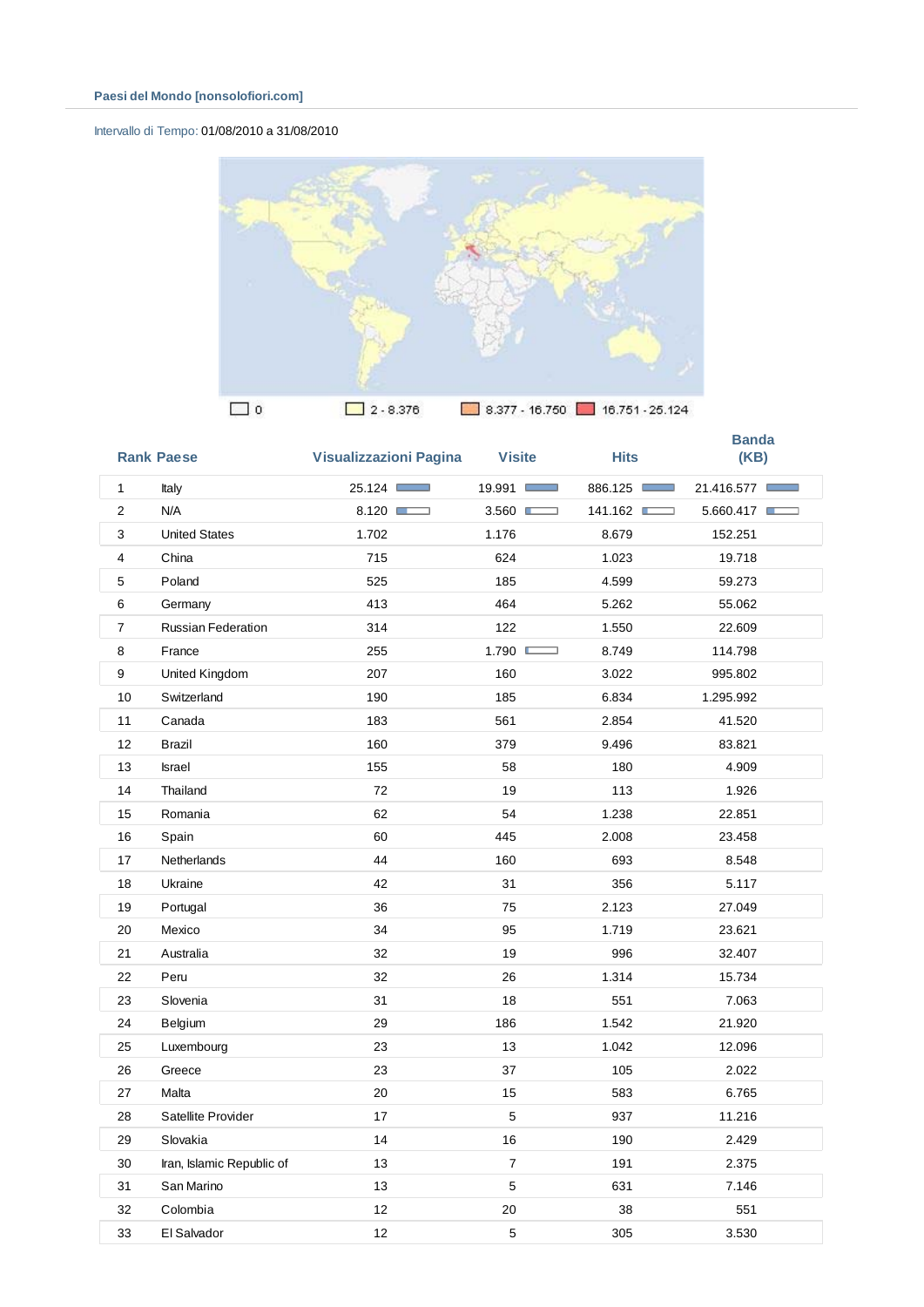| 34       | Pakistan            | 12  | 20             | 28             | 576        |
|----------|---------------------|-----|----------------|----------------|------------|
| 35       | Hungary             | 9   | 117            | 395            | 5.221      |
| 36       | Croatia             | 9   | $\overline{7}$ | 462            | 5.313      |
| 37       | Chile               | 8   | 41             | 279            | 3.898      |
| 38       | Turkey              | 8   | 88             | 452            | 8.593      |
| 39       | Latvia              | 6   | 5              | 348            | 4.805      |
| 40       | Sweden              | 6   | 475            | 955            | 5.654      |
| 41       | Singapore           | 6   | 6              | 6              | 416        |
| 42       | India               | 5   | 20             | 34             | 919        |
| 43       | Kazakstan           | 5   | 1              | 5              | 117        |
| 44       | Japan               | 4   | 41             | 281            | 3.301      |
| 45       | Norway              | 4   | 18             | 18             | 279        |
| 46       | Venezuela           | 4   | 66             | 267            | 2.772      |
| 47       | Korea, Republic of  | 4   | $\overline{7}$ | $\overline{7}$ | 56         |
| 48       | Dominican Republic  | 3   | 5              | 149            | 2.136      |
| 49       | Argentina           | 3   | 158            | 492            | 7.228      |
| 50       | <b>Belarus</b>      | 2   | 2              | $\overline{2}$ | 186        |
|          | Altri Elementi (37) | 5   | 927            | 1.691          | 28.106     |
|          | Totale(i)           |     | 32.510         | 1.102.081      | 30.240.143 |
| Media(e) |                     | 445 | 373            | 12.667         | 347.588    |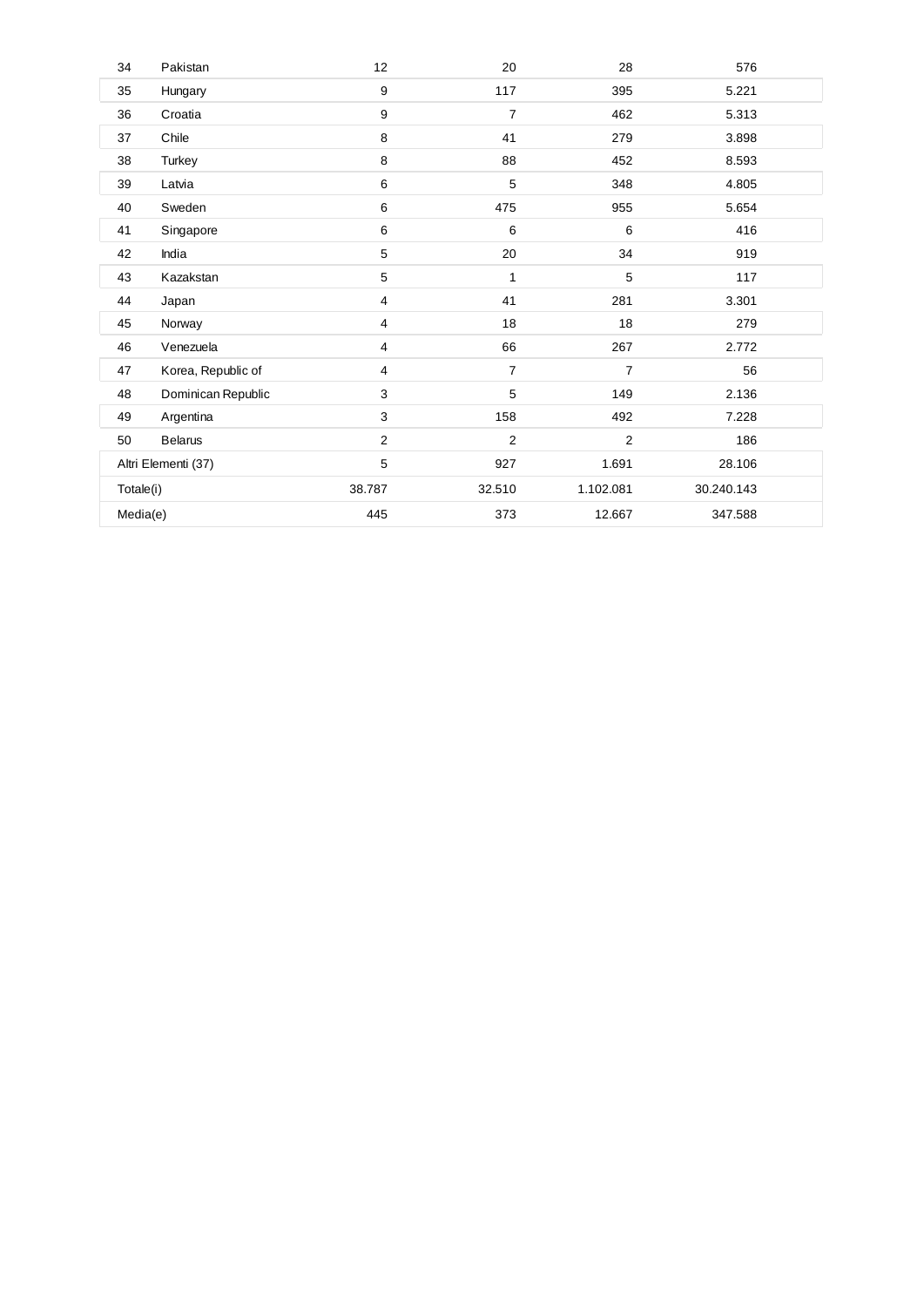# Intervallo di Tempo: 01/09/2010 a 30/09/2010



|                | <b>Rank Paese</b>         | <b>Visualizzazioni Pagina</b> | <b>Visite</b>  | <b>Hits</b> | <b>Banda</b><br>(KB) |
|----------------|---------------------------|-------------------------------|----------------|-------------|----------------------|
| $\mathbf{1}$   | Italy                     | 40.961                        | 25.915         | 1.428.641   | 49.521.109           |
| $\overline{2}$ | N/A                       | 9.326                         | 4.351          | 186.746     | 8.196.923            |
| 3              | <b>United States</b>      | 1.874                         | 1.247          | 7.334       | 121.877              |
| $\overline{4}$ | Greece                    | 1.621                         | 165            | 1.635       | 51.232               |
| 5              | Poland                    | 1.434                         | 349            | 9.393       | 133.071              |
| 6              | China                     | 716                           | 646            | 806         | 12.436               |
| $\overline{7}$ | Germany                   | 646                           | 514            | 6.357       | 56.141               |
| 8              | Ukraine                   | 446                           | 74             | 2.769       | 38.071               |
| 9              | Spain                     | 280                           | 552            | 3.874       | 29.169               |
| 10             | <b>Russian Federation</b> | 229                           | 175            | 1.743       | 26.755               |
| 11             | France                    | 229                           | 1.863          | 5.200       | 65.844               |
| 12             | Argentina                 | 111                           | 133            | 2.484       | 25.303               |
| 13             | Israel                    | 103                           | 50             | 598         | 8.354                |
| 14             | Switzerland               | 81                            | 157            | 4.351       | 58.466               |
| 15             | Brazil                    | 79                            | 449            | 3.941       | 52.430               |
| 16             | Albania                   | 75                            | 13             | 2.767       | 28.092               |
| 17             | Croatia                   | 70                            | 30             | 2.960       | 31.898               |
| 18             | Canada                    | 68                            | 530            | 1.013       | 14.764               |
| 19             | Romania                   | 66                            | 127            | 1.899       | 27.796               |
| 20             | Netherlands               | 63                            | 117            | 380         | 5.349                |
| 21             | Korea, Republic of        | 55                            | $\overline{7}$ | 60          | 1.635                |
| 22             | United Kingdom            | 46                            | 198            | 1.713       | 22.586               |
| 23             | Sweden                    | 36                            | 437            | 2.263       | 21.453               |
| 24             | Uruguay                   | 35                            | 11             | 382         | 3.729                |
| 25             | Kazakstan                 | 27                            | 9              | 1.467       | 17.661               |
| 26             | Luxembourg                | 25                            | 33             | 53          | 1.261                |
| 27             | Slovenia                  | 24                            | 9              | 899         | 16.046               |
| 28             | Georgia                   | 20                            | 8              | 940         | 11.165               |
| 29             | Czech Republic            | 18                            | 117            | 1.120       | 14.290               |
| 30             | Belgium                   | 15                            | 241            | 604         | 5.512                |
| 31             | Denmark                   | 14                            | 30             | 247         | 3.262                |
| 32             | India                     | 13                            | 58             | 57          | 1.312                |
| 33             | Australia                 | 13                            | 13             | 22          | 552                  |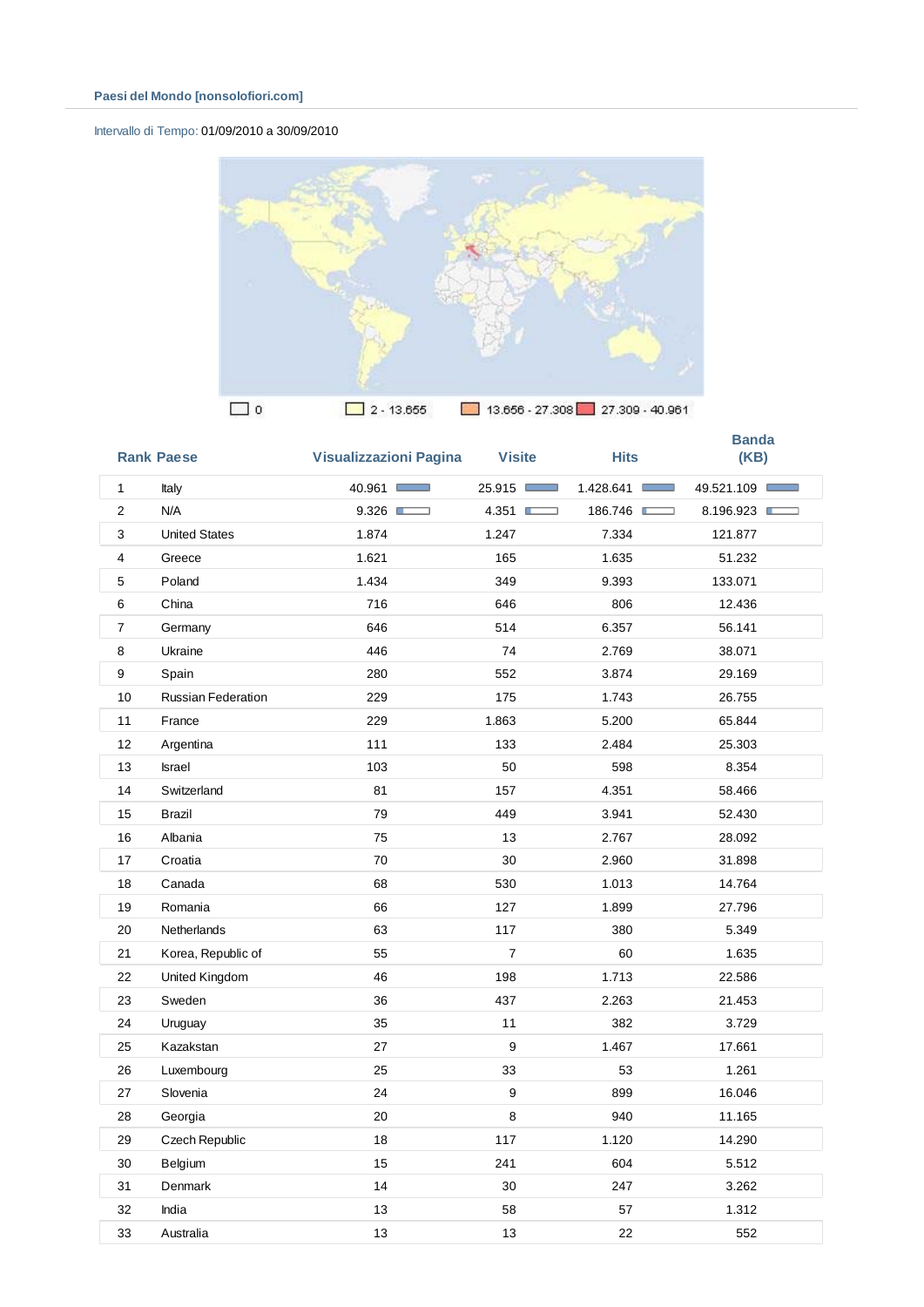| 34        | Chile                       | 13             | 57             | 823            | 8.822      |
|-----------|-----------------------------|----------------|----------------|----------------|------------|
| 35        | <b>Netherlands Antilles</b> | 12             | 3              | 12             | 468        |
| 36        | Singapore                   | 10             | 10             | 10             | 314        |
| 37        | Colombia                    | 8              | 76             | 970            | 20.095     |
| 38        | Mexico                      | $\overline{7}$ | 131            | 801            | 18.339     |
| 39        | Nigeria                     | 6              | $\overline{7}$ | 288            | 5.201      |
| 40        | <b>Bulgaria</b>             | 6              | 17             | 144            | 1.453      |
| 41        | Vietnam                     | 4              | 4              | $\overline{7}$ | 37         |
| 42        | Guatemala                   | 3              | 1              | 152            | 1.723      |
| 43        | Finland                     | 3              | 1              | 150            | 1.772      |
| 44        | Ireland                     | 3              | $\overline{7}$ | 17             | 402        |
| 45        | Estonia                     | 3              | $\mathbf{2}$   | 120            | 1.340      |
| 46        | Malta                       | $\mathbf{2}$   | 3              | 91             | 1.637      |
| 47        | Taiwan                      | $\mathbf{2}$   | 11             | 26             | 501        |
| 48        | Hong Kong                   | 2              | 8              | 8              | 105        |
| 49        | Peru                        | $\overline{2}$ | 54             | 78             | 1.565      |
| 50        | Iran, Islamic Republic of   | $\overline{2}$ | 6              | $\overline{7}$ | 113        |
|           | Altri Elementi (39)         | $\overline{2}$ | 720            | 1.429          | 23.557     |
| Totale(i) |                             | 58.909         | 39.746         | 1.689.851      | 58.712.988 |
| Media(e)  |                             | 661            | 446            | 18.987         | 659.696    |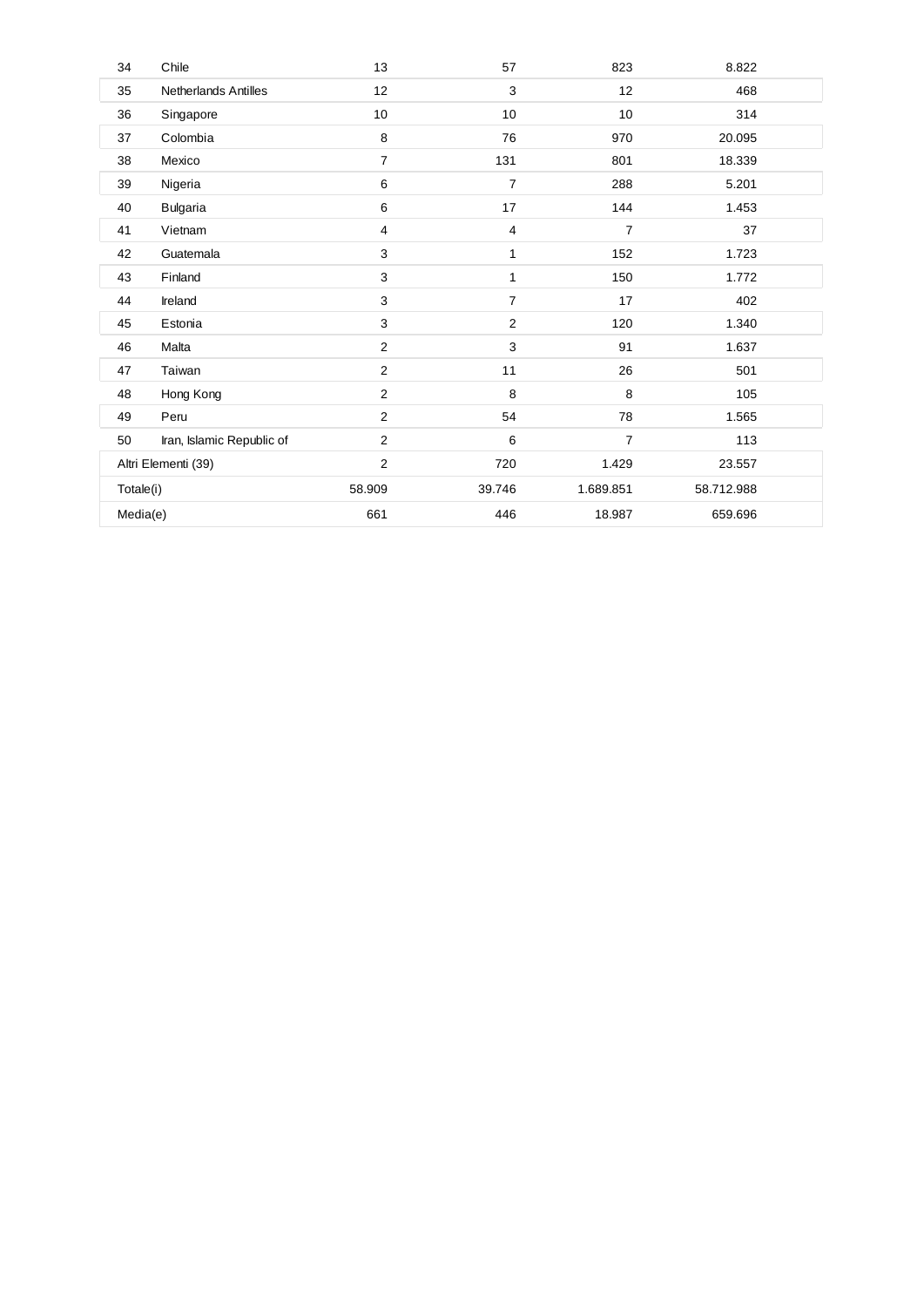# Intervallo di Tempo: 01/10/2010 a 31/10/2010



|                | <b>Rank Paese</b>         | <b>Visualizzazioni Pagina</b> | <b>Visite</b>  | <b>Hits</b> | <b>Banda</b><br>(KB) |
|----------------|---------------------------|-------------------------------|----------------|-------------|----------------------|
| 1              | Italy                     | 49.133                        | 27.147         | 1.690.581   | 38.622.799           |
| $\overline{2}$ | N/A                       | 8.995                         | 4.764          | 234.929     | 5.615.629            |
| 3              | <b>United States</b>      | 4.522                         | 2.201          | 15.687      | 210.189              |
| $\overline{4}$ | Greece                    | 2.310                         | 412            | 2.834       | 78.050               |
| 5              | Poland                    | 2.015                         | 374            | 11.731      | 151.379              |
| 6              | China                     | 813                           | 553            | 889         | 31.284               |
| $\overline{7}$ | Germany                   | 759                           | 481            | 17.339      | 149.525              |
| 8              | <b>Russian Federation</b> | 469                           | 147            | 811         | 17.046               |
| 9              | France                    | 356                           | 1.504          | 4.199       | 64.614               |
| 10             | United Kingdom            | 216                           | 346            | 6.418       | 79.899               |
| 11             | Spain                     | 186                           | 364            | 5.300       | 23.427               |
| 12             | Finland                   | 153                           | 13             | 235         | 7.727                |
| 13             | Romania                   | 124                           | 109            | 2.701       | 37.886               |
| 14             | Switzerland               | 121                           | 171            | 5.201       | 672.753              |
| 15             | Latvia                    | 116                           | 19             | 116         | 4.614                |
| 16             | <b>Brazil</b>             | 97                            | 1.442          | 4.974       | 54.172               |
| 17             | Guatemala                 | 95                            | 20             | 3.097       | 41.118               |
| 18             | Ukraine                   | 87                            | 33             | 589         | 8.824                |
| 19             | <b>Denmark</b>            | 76                            | 86             | 574         | 7.160                |
| 20             | Iran, Islamic Republic of | 55                            | 11             | 55          | 958                  |
| 21             | Uruguay                   | 47                            | $\overline{7}$ | 609         | 5.753                |
| 22             | Korea, Republic of        | 41                            | 21             | 58          | 461                  |
| 23             | Colombia                  | 35                            | 45             | 2.420       | 38.519               |
| 24             | Slovenia                  | 34                            | 45             | 1.449       | 19.182               |
| 25             | Luxembourg                | 33                            | 41             | 117         | 2.078                |
| 26             | Canada                    | 32                            | 737            | 1.355       | 17.366               |
| 27             | Netherlands               | 28                            | 156            | 537         | 7.039                |
| 28             | Thailand                  | 18                            | 11             | 28          | 596                  |
| 29             | Qatar                     | 16                            | 4              | 788         | 10.012               |
| 30             | San Marino                | 16                            | 13             | 559         | 6.561                |
| 31             | Austria                   | 12                            | 45             | 53          | 1.001                |
| 32             | Norway                    | 11                            | 37             | 37          | 180                  |
| 33             | Georgia                   | 11                            | 11             | 11          | 1.025                |